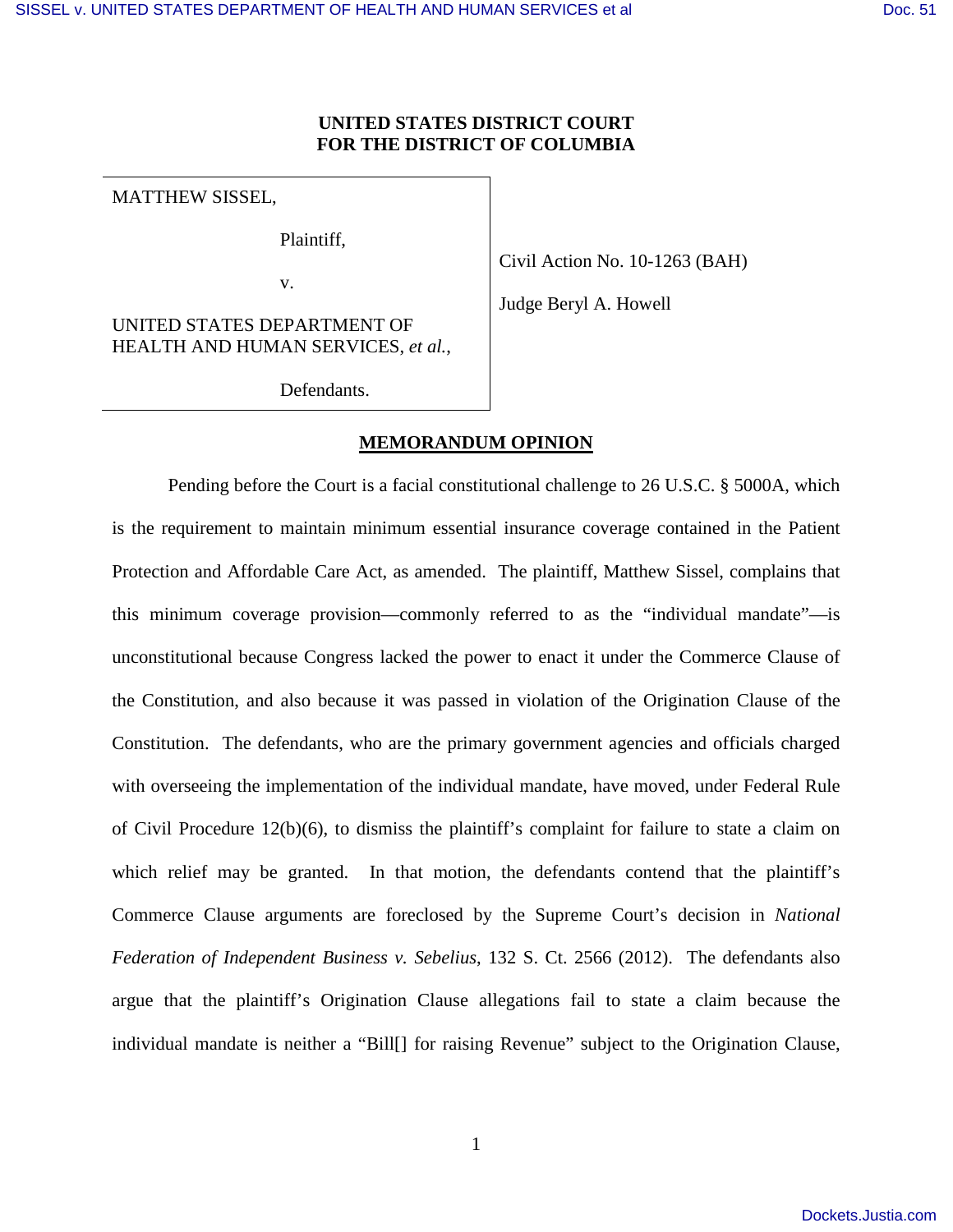nor a bill that originated outside the House of Representatives. For the reasons discussed below, the Court grants the defendants' motion.

# **I. BACKGROUND**

 $\overline{a}$ 

### **A. The Affordable Care Act's Minimum Coverage Provision**

The Patient Protection and Affordable Care Act (the "Affordable Care Act") began as a bill introduced in the House of Representatives entitled the "Service Members Home Ownership Tax Act of 2009." *See* H.R. 3590, 111th Cong. (2009). That bill proposed certain amendments to the Internal Revenue Code, including provisions that extended tax benefits to members of the military, the Foreign Service, or the intelligence community who are called to extended duty service, as well as a provision that increased the estimated tax payments owed by corporations with at least \$1 billion in assets. *See id.* §§ 2–3, 6. That bill passed the House of Representatives by a vote of 416 to zero. *See* 155 Cong. Rec. H11126–27 (daily ed. Oct. 8, 2009). Upon arrival in the Senate, the entire text and title of the bill were stricken except for its enacting clause, and in its place was inserted the text and title of the Affordable Care Act. *See* 155 Cong. Rec. S[1](#page-1-0)1607 (daily ed. Nov. 19, 2009).<sup>1</sup> That version of the bill passed the Senate on December 24, 2009 by a vote of sixty to thirty-nine, *see* 155 Cong. Rec. S13890–91 (daily ed. Dec. 24, 2009), and later passed the House on March 21, 2010, by a vote of 220 to 211, *see* 156 Cong. Rec. H1920–2169 (daily ed. Mar. 21, 2010).

On March 23, 2010, the Affordable Care Act was signed into law. *See* Pub. L. No. 111- 148, 124 Stat. 119. One of the provisions in the Affordable Care Act is a requirement that every "applicable individual . . . ensure that the individual, and any dependent of the individual who is

<span id="page-1-0"></span><sup>&</sup>lt;sup>1</sup> The individual mandate provision included in the amendment to H.R. 3590 was also contained in a separate bill that originated in and was passed by the House on November 7, 2009. *See* H.R. 3962, 111th Cong. § 501 (2009); 155 Cong. Rec. H12623–H12968 (daily ed. Nov. 7, 2009).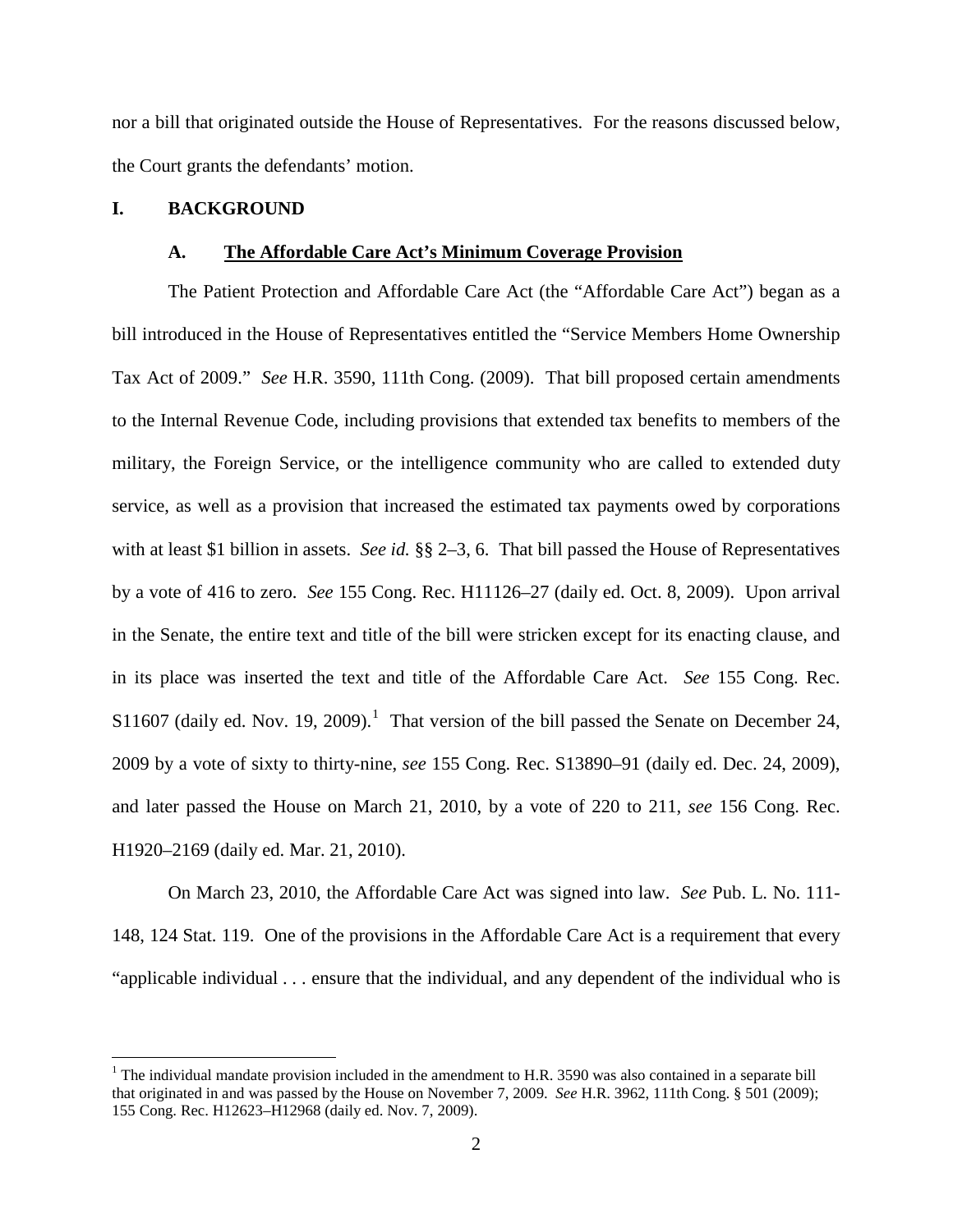an applicable individual, is covered under minimum essential coverage."[2](#page-2-0) *See id.* § 1501, 124 Stat. at 244 (codified at 26 U.S.C. § 5000A). This same provision provides that, if any "applicable individual" fails to meet the requirement of maintaining "minimum essential" health insurance coverage, that individual is required to pay a "shared responsibility payment" to the federal government.<sup>[3](#page-2-1)</sup> Essentially, this minimum coverage provision—commonly referred to as the "individual mandate"—requires every "applicable individual" to maintain "minimum essential" health insurance coverage, or else make a "shared responsibility payment." The individual mandate takes effect on January 1, 2014. *See id.* (requiring "minimum essential coverage" for "each month beginning after 2013").

### **B. Factual and Procedural Background**

 $\overline{a}$ 

The plaintiff in the instant case is an artist who lives in Cedar Rapids, Iowa. *See* Am. Compl. ¶ 5, ECF No. 40. He alleges in his Amended Complaint that he "is financially stable, has an annual income that requires him to file federal tax returns, and could afford health insurance if he wanted to obtain such coverage." *Id.* He claims that "[h]e is able to and does pay for any and all of his medical expenses out of pocket" and "does not have, need, or want health insurance."<sup>[4](#page-2-2)</sup> *Id.* Despite his alleged aversion to purchasing health insurance, however, the plaintiff also alleges that "[h]e is subject to the [Affordable Care] Act's provisions requiring either the purchase of federally prescribed health insurance or the payment of a tax." *Id.*

<span id="page-2-0"></span><sup>&</sup>lt;sup>2</sup> The term "applicable individual" is defined as any individual that does not qualify for one of four enumerated exceptions. *See* 26 U.S.C. § 5000A(d).

<span id="page-2-1"></span><sup>&</sup>lt;sup>3</sup> The amount of the shared responsibility payment "is calculated as a percentage of household income, subject to a floor based on a specified dollar amount and a ceiling based on the average annual premium the individual would have to pay for qualifying health insurance." *Nat'l Fed'n of Indep. Bus. v. Sebelius*, 132 S. Ct. 2566, 2580 (2012) (citing 26 U.S.C. § 5000A(c)).

<span id="page-2-2"></span><sup>&</sup>lt;sup>4</sup> The plaintiff is also employed part time as a Public Affairs Specialist for the National Guard, though it is unclear in which branch of the National Guard the plaintiff serves. *See* Am. Comp. ¶ 5. As a part of his service in the National Guard, the plaintiff was temporarily covered by government-provided health insurance while he participated in National Guard training from October 31, 2012 to February 11, 2013. *See* Notice Regarding Plaintiff Matt Sissel at 2, ECF No. 42. The plaintiff lost this health insurance coverage, however, when his training ended. *See id.*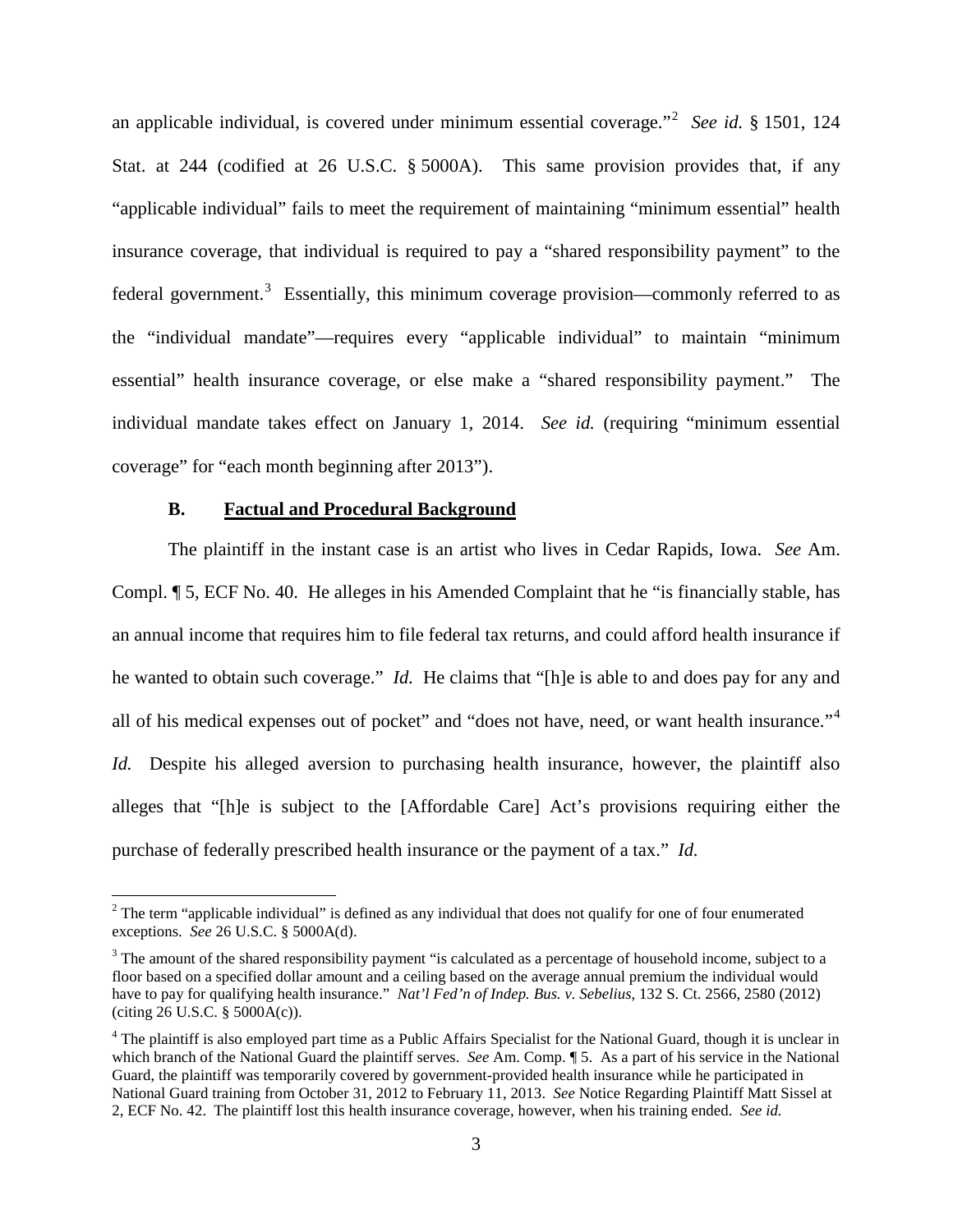The plaintiff alleges that "he must act now to make financial plans to either buy insurance or make the [shared responsibility] payment." *Id.* ¶ 23. Specifically, the plaintiff claims that "[i]n anticipation of the costs he must incur to satisfy the [Affordable Care] Act's purchase requirement, he calculates that he will be unable to afford to continue his professional education," and he "has begun selling his artwork, and will continue to do so, rather than devote his attention full-time to his studies." *Id.* ¶ 26. Further, the plaintiff alleges that his "ability to attend national and international conferences and workshops relevant to his art profession has been curtailed because he is obliged to reduce expenditures in light of anticipated new health care costs, imposed by the [Affordable Care] Act." *Id.* ¶ 27.

On July 26, 2010, the plaintiff filed his original Complaint in this Court, which alleged that the Affordable Care Act's individual mandate provision was unconstitutional "because it exceeds Congress's authority under the Commerce Clause." *See* Compl. 1, ECF No. 1.<sup>[5](#page-3-0)</sup> The defendants moved to dismiss the plaintiff's Complaint on November 15, 2010. On August 9, 2011, however, the Court stayed proceedings in this case pending the D.C. Circuit's decision in *Mead v. Holder*, No. 11-5047, which was a case challenging the individual mandate on the same grounds as the plaintiff in the instant case. *See* Minute Order dated Aug. 9, 2011. The D.C. Circuit issued its decision in that case on November 8, 2011. *See Seven-Sky v. Holder*, 661 F.3d 1 (D.C. Cir. 2011).

On November 14, 2011, the Supreme Court granted a writ of certiorari in three other cases from the Eleventh Circuit that were, like *Seven-Sky* and the instant case, facial challenges to the individual mandate. *See* 132 S. Ct. 603–04 (2011) (mem.). In light of these events, the parties jointly requested that the Court stay these proceedings further, pending the Supreme Court's decision in those three consolidated cases. *See* Joint Mot. to Stay Proceedings, ECF No.

<span id="page-3-0"></span><sup>&</sup>lt;sup>5</sup> This case was reassigned to the current presiding judge on June 3, 2011.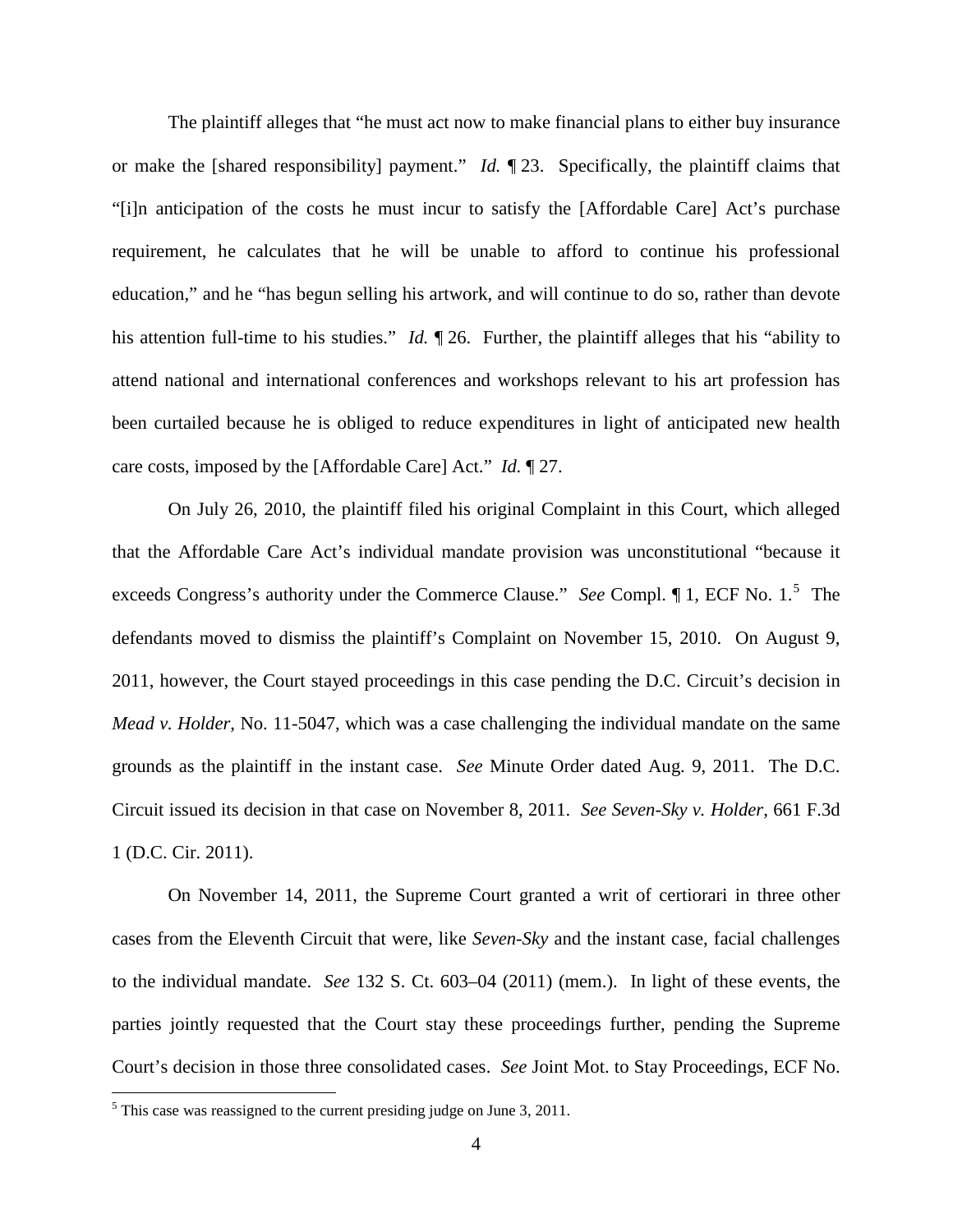34. The Court granted the parties' motion on December 1, 2011. *See* Minute Order dated Dec. 1, 2011. On June 28, 2012, the Supreme Court issued its decision in *National Federation of Independent Business v. Sebelius* ("*NFIB*"), 132 S. Ct. 2566 (2012), the substance of which the Court will discuss in more detail below.

On September 11, 2012, the plaintiff moved to amend his Complaint "based on the Supreme Court's new legal framework for assessing the constitutionality of the purchase requirement and the payment" required by the individual mandate. *See* Pl.'s Mot. for Leave to Amend Compl. at 2, ECF No. 37. In particular, the plaintiff sought to make a "minor amendment" to his Commerce Clause claim "reflecting the fact that, under the Supreme Court's ruling, it is the legal obligation to buy insurance—not the payment—that is unconstitutional." *See id.* at 1. The plaintiff also sought to add a second claim asserting that the Affordable Care Act's shared responsibility payment violates the Origination Clause of the Constitution. *See id.* The Court granted the plaintiff's motion to amend on October 11, 2012, and also denied without prejudice, as moot, the defendants' previously filed motion to dismiss. *See* Minute Order dated Oct. 11, 2012. The defendants then filed a motion to dismiss the plaintiff's Amended Complaint, and in connection with that motion the Court granted leave to the Center for Constitutional Jurisprudence to file an *amicus curiae* brief in support of the plaintiff's challenge. *See* Minute Order dated Dec. 4, 2012. Currently pending before the Court is the defendants' Motion to Dismiss Plaintiff's Amended Complaint, ECF No. 43, and, for the reasons discussed below, the Court grants that motion.<sup>[6](#page-4-0)</sup>

<span id="page-4-0"></span><sup>6</sup> The plaintiff has requested oral argument on the pending motion to dismiss. *See* Pl.'s Opp'n to Mot. to Dismiss ("Pl.'s Opp'n") at 3, ECF No. 45. The Court concludes in its discretion, however, that the issues have been amply briefed in both motions and that a hearing for oral argument is therefore unnecessary. *See* LCvR 7(f). As a result, the plaintiff's request for oral argument is denied.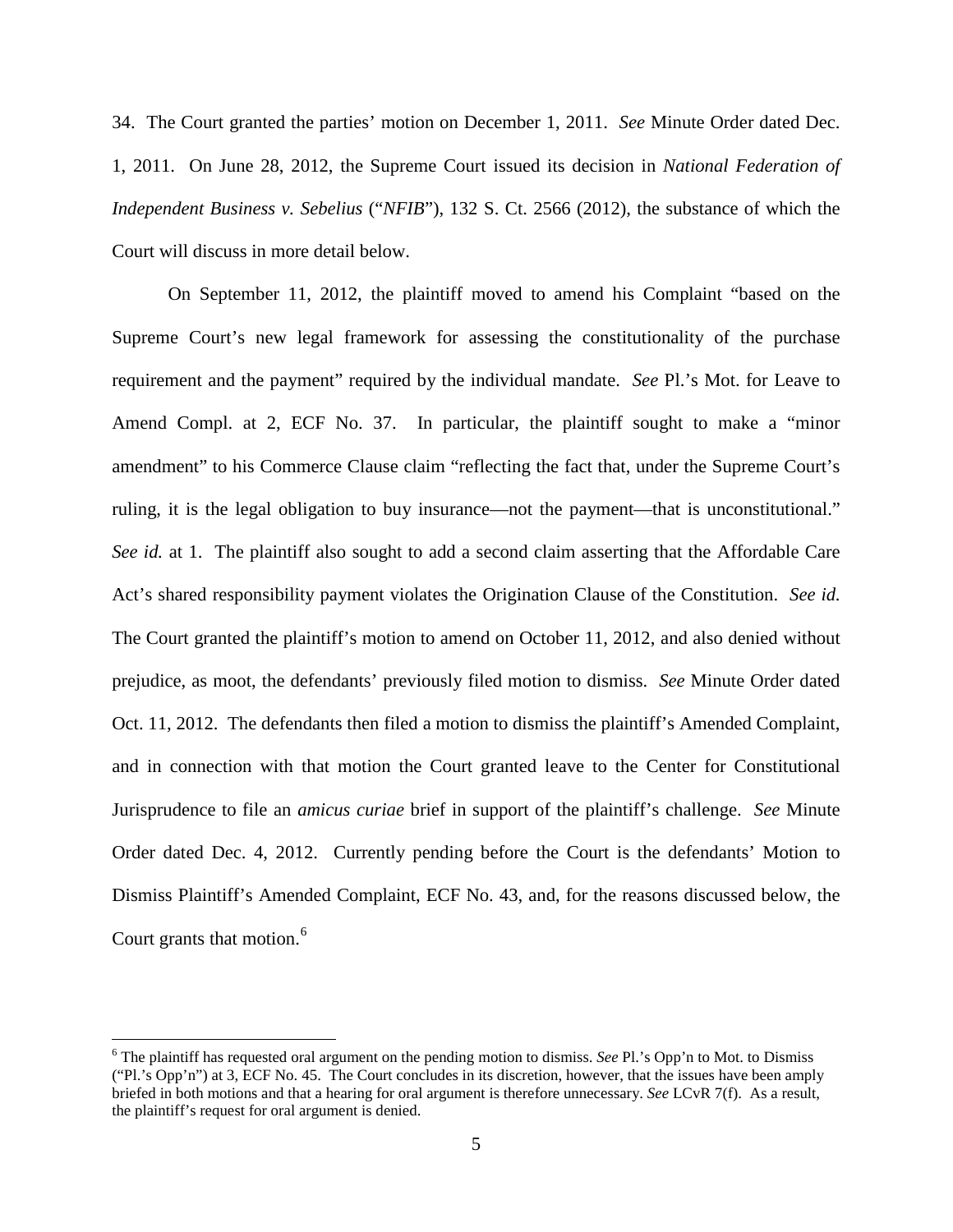# **II. LEGAL STANDARD**

To survive a motion to dismiss under Rule  $12(b)(6)$ , a plaintiff need only plead "enough facts to state a claim to relief that is plausible on its face" and to "nudge[] [his or her] claims across the line from conceivable to plausible." *Bell Atl. Corp. v. Twombly*, 550 U.S. 544, 570 (2007); *see also* FED. R. CIV. P. 12(b)(6). "[A] complaint [does not] suffice if it tenders 'naked assertion[s]' devoid of 'further factual enhancement.'" *Ashcroft v. Iqbal*, 556 U.S. 662, 678 (2009) (quoting *Twombly*, 550 U.S. at 557). Instead, the complaint must plead facts that are more than "'merely consistent with' a defendant's liability." *Id.* (quoting *Twombly*, 550 U.S. at 557). Rather, "the plaintiff [must] plead[] factual content that allows the court to draw the reasonable inference that the defendant is liable for the misconduct alleged." *Id.*; *accord Rudder v. Williams*, 666 F.3d 790, 794 (D.C. Cir. 2012). The Court "must assume all the allegations in the complaint are true (even if doubtful in fact) . . . [and] must give the plaintiff the benefit of all reasonable inferences derived from the facts alleged." *Aktieselskabet AF 21. November 2001 v. Fame Jeans Inc.*, 525 F.3d 8, 17 (D.C. Cir. 2008) (citations and internal quotation marks omitted).

#### **III. DISCUSSION**

<u>.</u>

The Court will begin by discussing the plaintiff's Commerce Clause challenge before turning to the plaintiff's Origination Clause challenge.<sup>[7](#page-5-0)</sup>

### **A. The Plaintiff's Commerce Clause Challenge Fails.**

The merits of the plaintiff's Commerce Clause challenge have already been decided by the Supreme Court. In *NFIB*, a majority of the Supreme Court reached two conclusions

<span id="page-5-0"></span> $<sup>7</sup>$  At the outset, the Court concludes that the plaintiff has standing to bring this lawsuit, since he alleges that he has</sup> suffered concrete financial injury as a direct result of his efforts to comply with the individual mandate. *See, e.g.*, Am. Compl.  $\P$ [26–27. Clearly, invalidation of the individual mandate would remedy these allegedly ongoing financial injuries, since the plaintiff would no longer be "obliged to reduce expenditures in light of anticipated new health care costs, imposed by the [Affordable Care] Act." *See id.* ¶ 27.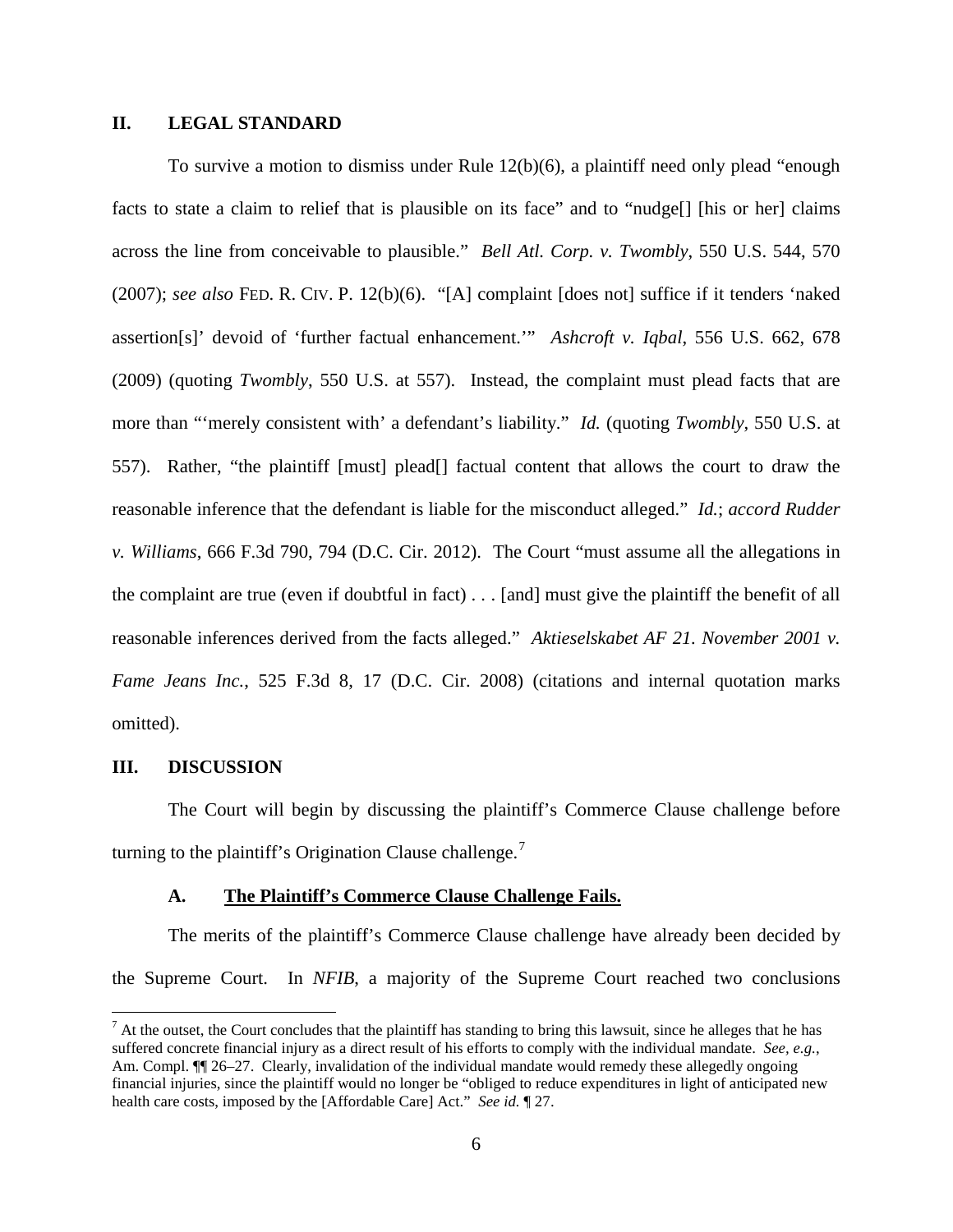regarding the constitutionality of the individual mandate that control the outcome of the instant case, both of which were announced by the opinion of Chief Justice Roberts. First, the Chief Justice and four dissenting Justices concluded that the individual mandate "cannot be sustained under" the Commerce Clause. *See NFIB*, 132 S. Ct. at 2591; *accord id.* at 2593 ("[T]he individual mandate cannot be sustained as a law regulating the substantial effects of the failure to purchase health insurance .... The commerce power thus does not authorize the mandate.").<sup>[8](#page-6-0)</sup> Second, the Chief Justice held that "[o]ur precedent demonstrates that Congress had the power to impose the exaction in § 5000A under the taxing power, and that § 5000A need not be read to do more than impose a tax. That is sufficient to sustain it." *Id.* at 2598; *accord id.* at 2601 ("Section 5000A is . . . constitutional, because it can reasonably be read as a tax."). Thus, *NFIB* compels the conclusion that § 5000A is constitutional, regardless of whether it exceeded Congress's power under the Commerce Clause, because it is a constitutional exercise of the taxing power.

The plaintiff attempts to avoid this conclusion by contending that "the *NFIB* Court distinguished between a legal command to act or refrain from acting . . . and a tax on not having insurance." *See* Pl.'s Opp'n to Mot. to Dismiss ("Pl.'s Opp'n") at 3, ECF No. 45. Insisting that

<u>.</u>

<span id="page-6-0"></span><sup>&</sup>lt;sup>8</sup> The *NFIB* decision contained four separate opinions. The opinion of Chief Justice Roberts announced the judgment of the Court and delivered the opinion of the Court with respect to Parts I (factual and procedural background), II (Anti-Injunction Act), and III-C (Taxing Clause). Justice Ginsburg, joined by three other Justices, wrote separately, concurring in part and dissenting in part but concurring in the judgment. Justices Scalia, Kennedy, Thomas, and Alito wrote a joint dissenting opinion, and Justice Thomas wrote a separate dissent to express his continuing disagreement with the "substantial effects" test under the Commerce Clause. Part III-A of the Chief Justice's opinion, in which he was joined by the four dissenting Justices, concluded that the individual mandate could not be sustained under the Commerce Clause. *See NFIB*, 132 S. Ct. at 2585–93. The Chief Justice argued in Part III-D of his opinion that his conclusion in Part III-A regarding the Commerce Clause was a holding of the case because "[w]ithout deciding the Commerce Clause question, I would find no basis to adopt . . . a saving construction [of the individual mandate under the Taxing Clause]." *Id.* at 2600–01. Justice Ginsburg, joined by three other Justices, disagreed with Part III-D of the Chief Justice's opinion, writing that there was "no reason to undertake a Commerce Clause analysis that is not outcome determinative." *Id.* at 2629 (Ginsburg, J., concurring in part and dissenting, in part). Although the plaintiff urges that "[t]his case is an appropriate vehicle for resolving the confusion over whether lower courts are bound by Chief Justice Roberts' statement" regarding the Commerce Clause, *see* Pl.'s Opp'n at 7, this Court takes no position on whether Part III-A of the Chief Justice's opinion was a holding or mere dictum because deciding that issue is not necessary to rule on the defendants' motion to dismiss.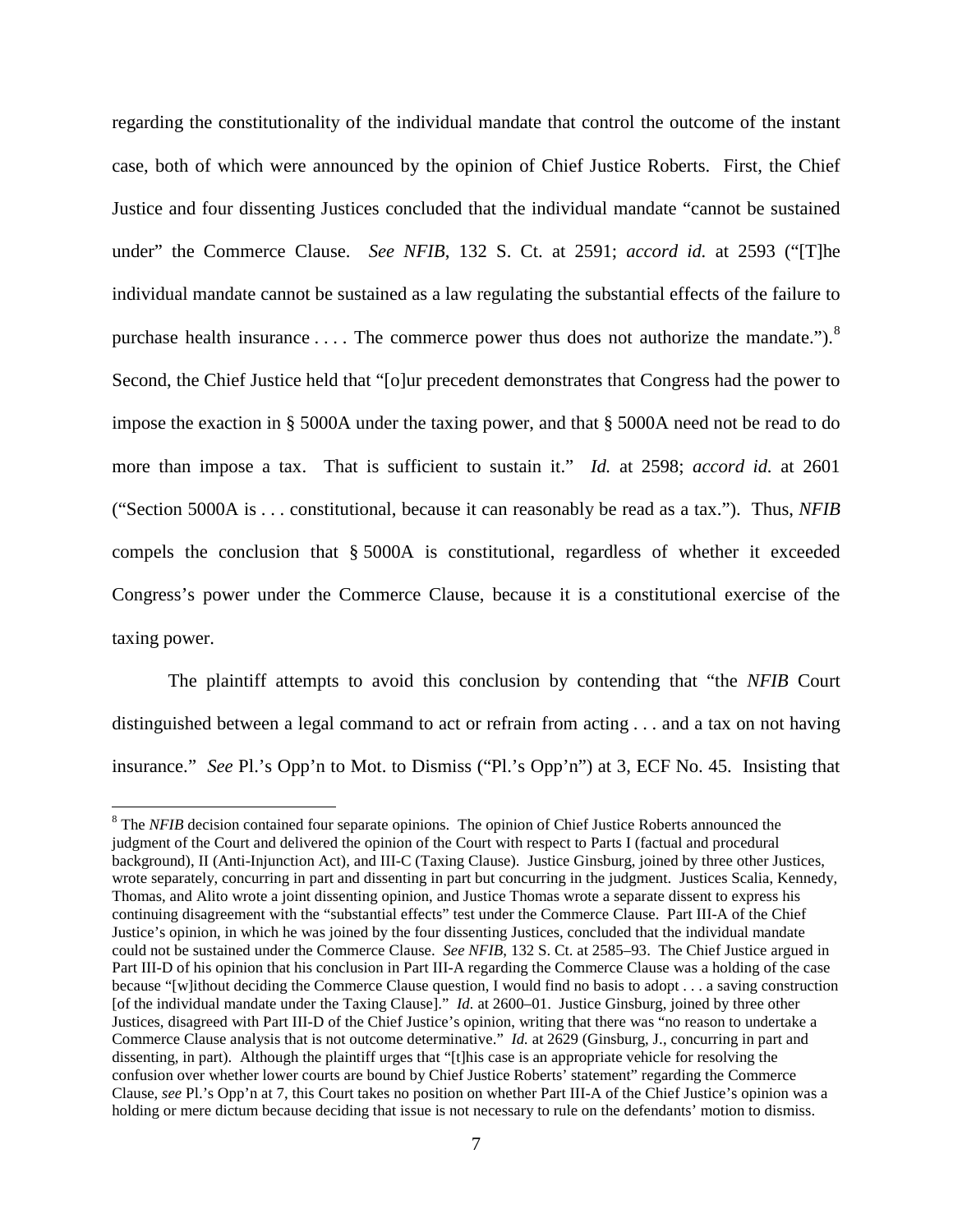this "distinction between the purchase requirement and the tax on not having insurance was critical to the *NFIB* decision," the plaintiff frames his first claim as a challenge only to the "purchase requirement" of the individual mandate, 26 U.S.C. § 5000A(a). *See id.* at 4–5 (emphasis omitted). In this vein, the plaintiff argues that "[w]hatever else the Supreme Court did in *NFIB* . . . it did not hold that the purchase requirement is a constitutional regulation of interstate commerce or a rule necessary and proper to carrying into effect a regulation of commerce." *Id.* at 4.

The Court first observes the perplexing implications of the plaintiff's interpretation of the Supreme Court's *NIFB* decision. On the one hand, the plaintiff insists that the unconstitutionality of the "purchase requirement" was "endorsed by four other Justices and therefore is a holding of the Court." *See id.* at 4 (citation omitted). In fact, the plaintiff goes out of his way to contend that "[w]hile the Court did refer throughout the opinion to 'section 5000A,' it is evident from the context that the mandatory aspect of that section—which purported 'to compel individuals not engaged in commerce to purchase an unwanted product' was ruled unconstitutional." *Id.* at 5 (citation omitted) (quoting *NFIB*, 132 S. Ct. at 2586 (opinion of Roberts, C.J.)). Yet, on the other hand, the plaintiff prays this Court to declare the "purchase requirement" unconstitutional and immediately enjoin its enforcement because he "is currently injured by the purchase requirement." *See* Am. Compl. ¶ 23; *id.* at 12–13. This begs the question: How can the plaintiff be injured by a law that the Supreme Court has (supposedly) already declared to be unconstitutional? Indeed, if the Supreme Court did what the plaintiff claims, there would appear to be no case or controversy for this Court to resolve.

The simple and unavoidable answer to this quandary is that the Supreme Court did *not* do what the plaintiff claims. The Supreme Court did not, as the defendants put it, "subdivide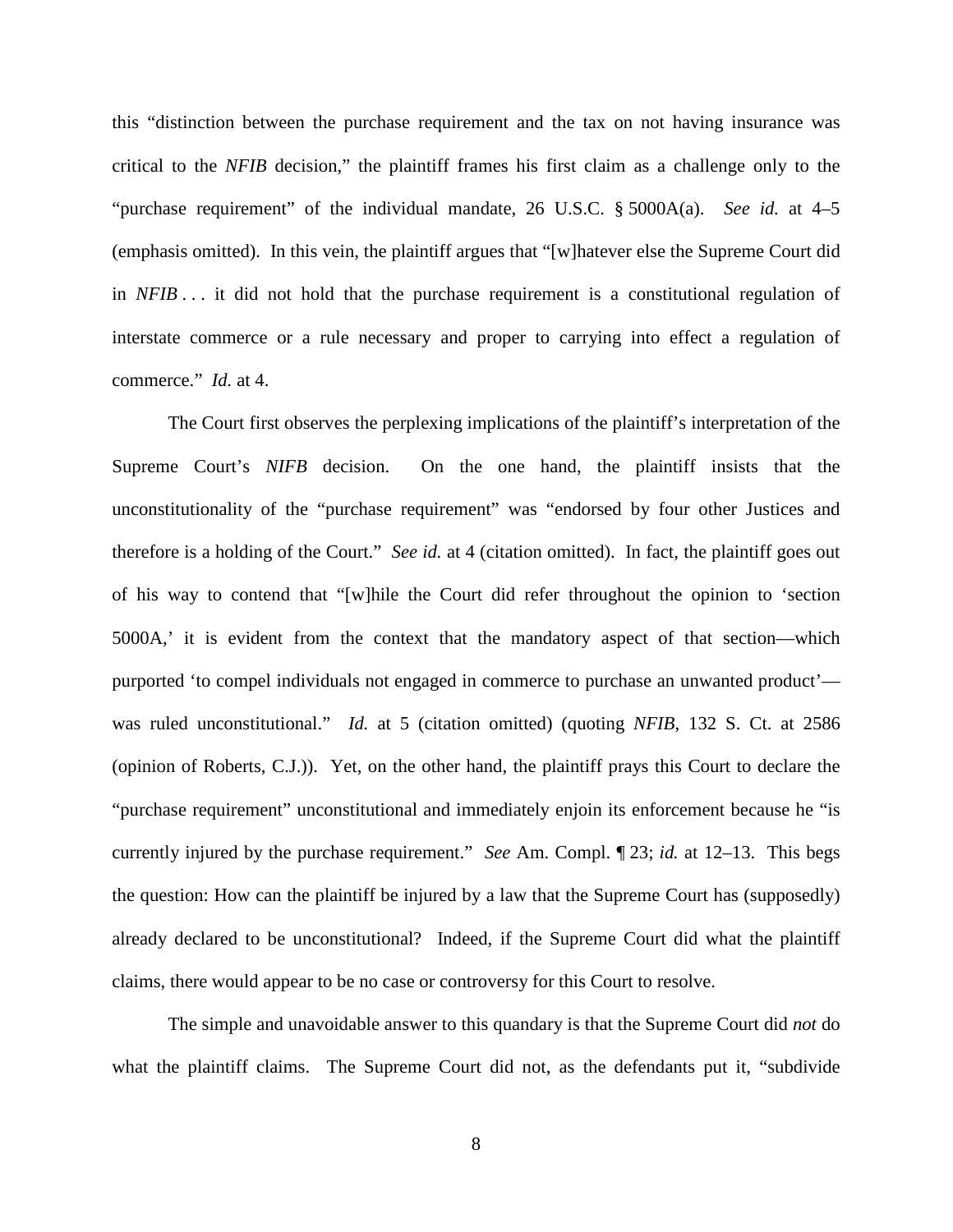[§ 5000A] into a requirement to purchase insurance and a penalty on those who fail to do so." *See* Defs.' Mot. to Dismiss Pl.'s Am. Compl. ("Defs.' Mem.") at 1, ECF No. 43. Rather, from the very beginning of his controlling opinion in *NFIB*, the Chief Justice referred to "the individual mandate" as a single provision of the Affordable Care Act, which he described as a provision that "requires individuals to purchase a health insurance policy providing a minimum level of coverage." *See NFIB*, 132 S. Ct. at 2577. Indeed, the Chief Justice consistently referred to "the individual mandate" at nearly every stage of his analysis. *See, e.g.*, *id.* at 2580 ("The individual mandate requires most Americans to maintain 'minimum essential' health insurance coverage." (citing 26 U.S.C. § 5000A)); *id.* at 2591 ("The individual mandate . . . . cannot be sustained under a clause authorizing Congress to 'regulate Commerce.'"); *id.* at 2592 ("The individual mandate cannot be sustained under the Necessary and Proper Clause."); *id.* at 2599 ("Upholding the individual mandate under the Taxing Clause . . . does not recognize any new federal power.").

What is more, the Chief Justice could not have been clearer in Part III-B of his opinion that the individual mandate was susceptible to "more than one possible meaning" and that "it is therefore necessary to ask whether the Government's *alternative reading* of the statute—that it only imposes a tax on those without insurance—is a reasonable one." *See id.* at 2593 (emphasis added); *see also id.* at 2594 ("The Government asks us to interpret the mandate as imposing a tax, if it would otherwise violate the Constitution. Granting the [Affordable Care] Act the full measure of deference owed to federal statutes, it can be so read . . . ."). Hence, in *NFIB*, the Supreme Court did not subdivide the minimum coverage provision into a "purchase requirement" and a "tax on not having insurance" as the plaintiff contends. *See* Pl.'s Opp'n at 5 (emphasis omitted). Rather, in *NFIB*, the Supreme Court considered two alternative readings of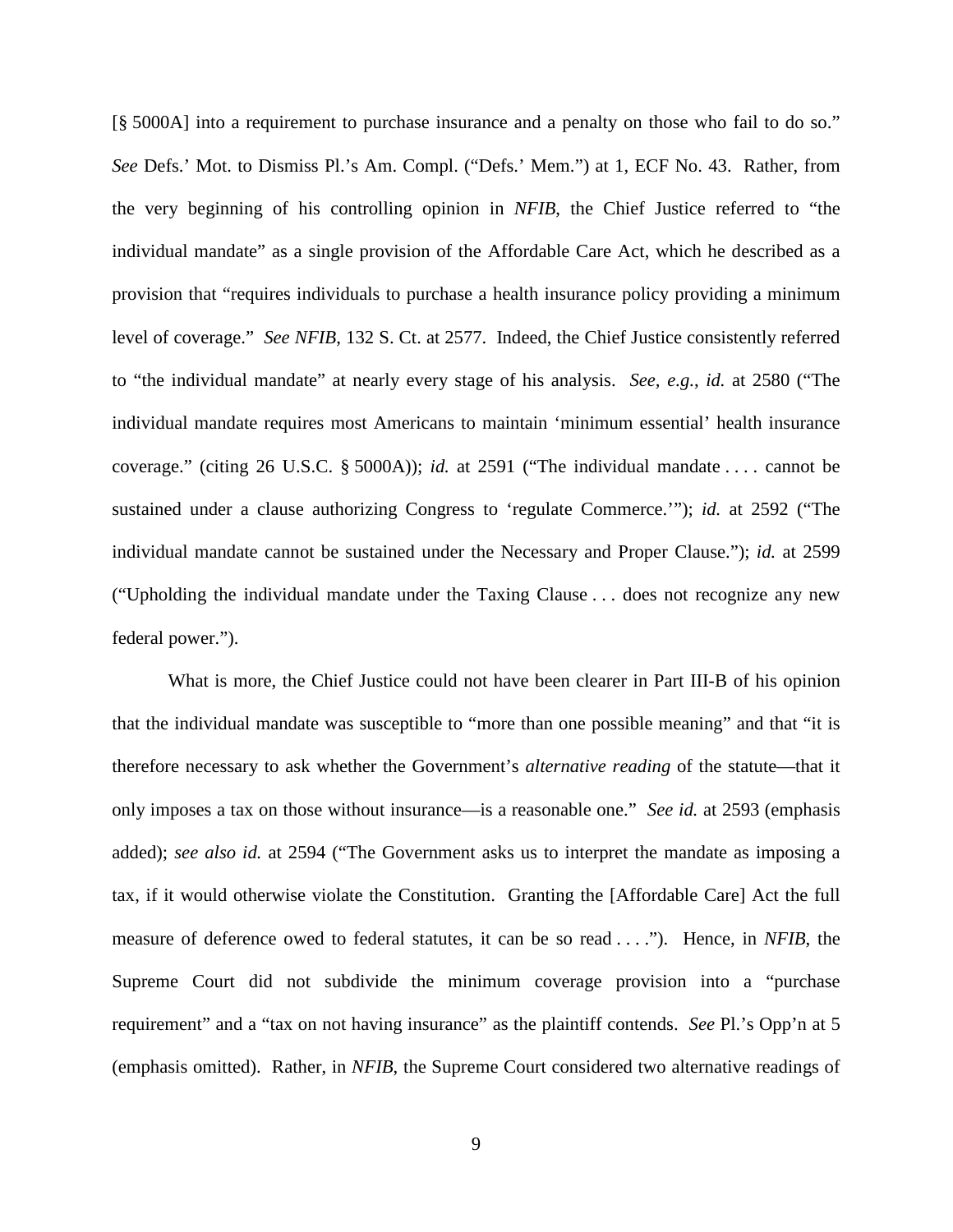a *single* provision—26 U.S.C. § 5000A—and concluded that one reading violated the Commerce Clause, while the alternative reading passed muster under the Taxing Clause. *See, e.g.*, *NFIB*, 132 S. Ct. at 2600–01 (opinion of Roberts, C.J.) ("It is only because the Commerce Clause does not authorize [a command to buy insurance] that it is necessary to reach the taxing power question. And it is only because we have a duty to construe a statute to save it, if fairly possible, that § 5000A can be interpreted as a tax."). In fact, the Chief Justice specifically foreclosed the plaintiff's reading of his opinion by writing in no uncertain terms that "§ 5000A need not be read to do more than impose a tax . . . to sustain it." *Id.* at 2598. The plaintiff's insistence on reading § 5000A to "do more than impose a tax" is therefore a non-starter.<sup>[9](#page-9-0)</sup>

The plaintiff's Commerce Clause claim is thus premised on a misreading of the Supreme Court's opinion in *NFIB*. The individual mandate, § 5000A, as interpreted by the Supreme Court—whose interpretation of federal statutes binds this Court—does not consist of a "purchase requirement" and a separate "tax on not having insurance," but rather is to be read as a single provision for purposes of constitutional analysis under either the Commerce Clause or the Taxing Clause. Since the plaintiff's reading of the statute was rejected by the Supreme Court in *NFIB*, the plaintiff's Commerce Clause claim, which relies on such a reading, must fail.

## **B. The Plaintiff Fails to State a Claim Under the Origination Clause.**

The first clause of Article I, section 7 of the Constitution states: "All Bills for raising Revenue shall originate in the House of Representatives; but the Senate may propose or concur with Amendments as on other Bills." U.S. CONST. art. I, § 7, cl. 1. This clause is commonly known as the "Origination Clause." *See, e.g.*, *United States v. Munoz-Flores*, 495 U.S. 385, 387

<span id="page-9-0"></span><sup>&</sup>lt;sup>9</sup> Further evidencing the fact that the Supreme Court rejected any subdivision of the individual mandate in its opinion, the Chief Justice never applied a severability analysis to § 5000A to determine whether the purportedly unconstitutional "purchase requirement" could be severed from the rest of the statute. *See, e.g.*, *NFIB*, 132 S. Ct. at 2607–08 (opinion of Roberts, C.J.) (performing severability analysis after finding Medicaid expansion provision unconstitutional).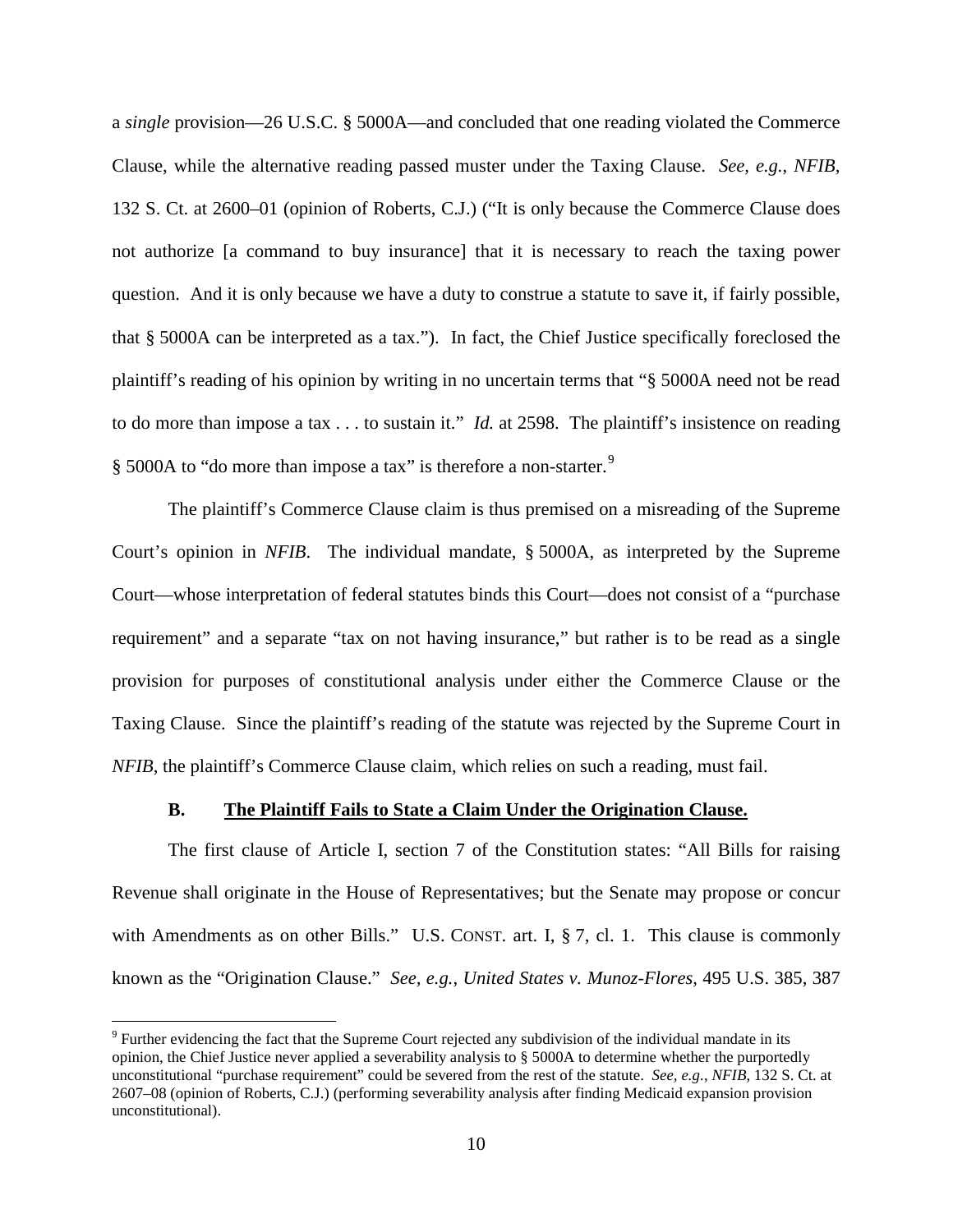(1990). The plaintiff in this action claims that the individual mandate provision of the Affordable Care Act violates the Origination Clause because it is a "Bill[] for raising Revenue" that did not "originate in the House of Representatives." *See* Am. Compl. ¶¶ 36–41. To state a claim under the Origination Clause, the plaintiff must at least satisfy both elements of the constitutional text. In other words, the statute in question must (1) be a "Bill[] for raising Revenue" that (2) did not "originate in the House of Representatives." The plaintiff's allegations, however, do not satisfy either requirement.

## **1.** *The Individual Mandate Is Not a "Bill for raising Revenue."*

First, to be subject to the Origination Clause, a statute must be a "Bill[] for raising Revenue." *See* U.S. CONST. art. I, § 7, cl. 1. The plaintiff contends that the Origination Clause separates bills into two categories: (1) "those that raise revenue and are subject to the Origination Clause," and (2) "those that are 'bills for other purposes which may incidentally create revenue.'" Pl.'s Opp'n at 14 (quoting *Twin City Nat'l Bank of New Brighton v. Nebecker*, 167 U.S. 196, 202 (1897)). From this premise, the plaintiff argues categorically that "where a tax is imposed only as an exercise of the tax clause, and not as an adjunct to a regulation of commerce, or the exercise of some other enumerated power, then it is a tax for raising revenue subject to the Origination Clause." *Id.* at 15. To support this broad contention, the plaintiff cites six cases, five of which held that the statutes under review were not subject to the Origination Clause because they were not "Bills for raising Revenue." *See id.* (citing *South Carolina ex rel. Tindal v. Block*, 717 F.2d 874, 887 (4th Cir. 1983), *Mulroy v. Block*, 569 F. Supp. 2d 256, 262 (N.D.N.Y. 1983), *Nebecker*, 167 U.S. at 202, *United States v. Norton*, 91 U.S. 566 (1875), *Millard v. Roberts*, 202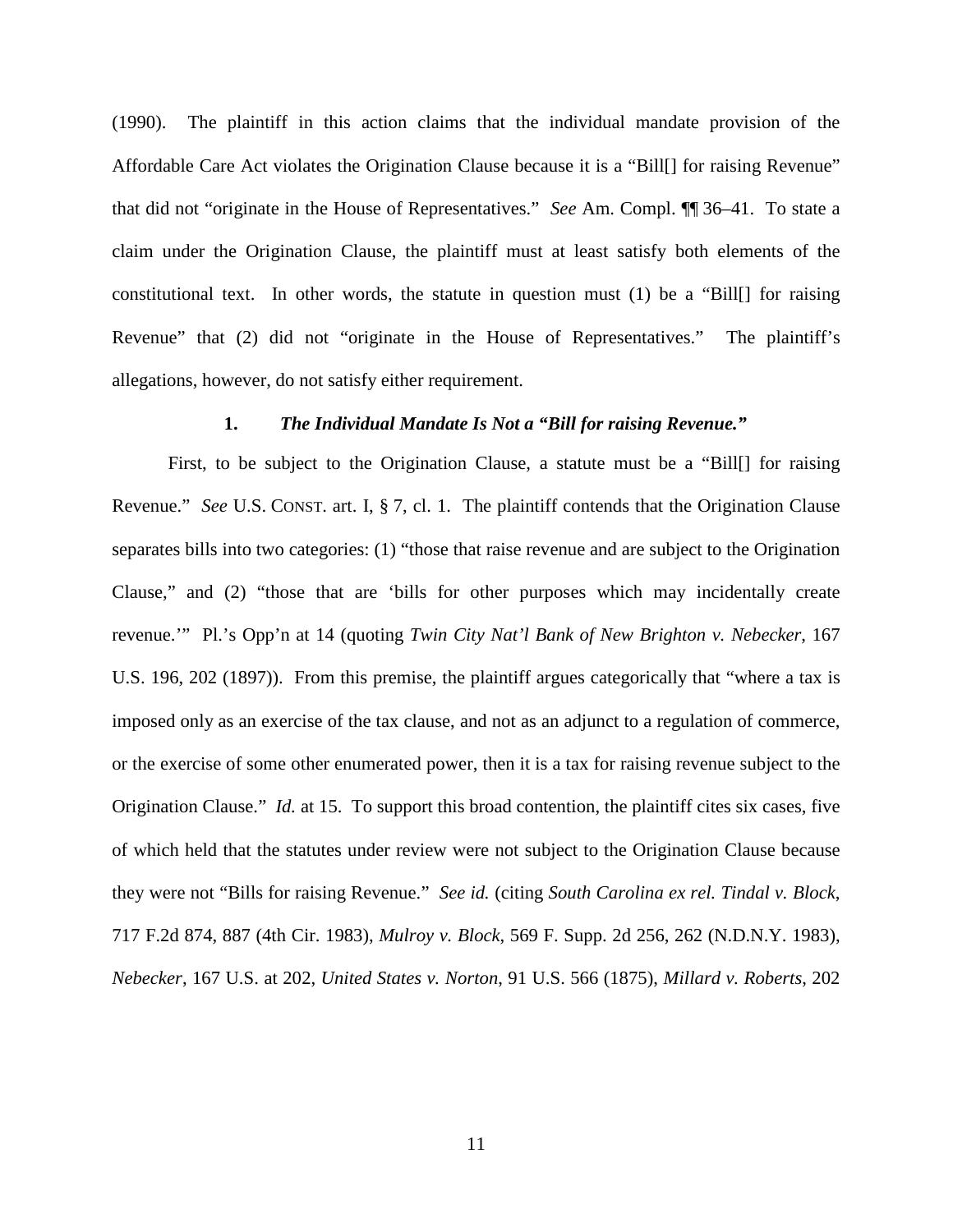U.S. 429 (1906), and *Munoz-Flores*, 495 U.S. at 398).<sup>[10](#page-11-0)</sup> The plaintiff also quotes extensively from a seventy-year-old decision from the Sixth Circuit, which stated in pertinent part that "[t]axation is a congressional power specifically mentioned and described in the Constitution, but always in connection with the subject of the revenue for the support of the government generally." *See Rodgers v. United States*, 138 F.2d 992, 995 (6th Cir. 1943).

Although the plaintiff's argument may be superficially appealing, it cannot withstand even a cursory review of previous interpretations of the Origination Clause. The Supreme Court has long held that "the practical construction of the constitution and the history of the origin of the [Origination Clause] prove that revenue bills are those that levy taxes, *in the strict sense of the word*, and are not bills *for other purposes* which may incidentally create revenue." *Nebecker*, 167 U.S. at 202 (emphasis added) (citing 1 Joseph Story, Commentaries on the Constitution of the United States § 880 (1833)). Hence, when any revenues raised by a bill are "'incidental' to that provision's primary purpose," the bill is not one "for raising Revenue" within the meaning of the Origination Clause. *See Munoz-Flores*, 495 U.S. at 399; *accord Nebecker*, 167 U.S. at 203 (concluding that provision under review was not revenue-raising where its "main purpose" was "to provide a national currency"); *see also United States v. King*, 891 F.2d 780, 781 (10th Cir. 1989) ("Where the main purpose of the act is other than raising revenue, it is not subject to challenge under the origination clause."); *United States v. Herrada*, 887 F.2d 524, 528 (5th Cir. 1989) (holding that Supreme Court precedents "instruct us to consider the overarching purpose of an Act when one of its provisions is subject to an Origination Clause challenge"). The text of the Clause itself confirms this purposive approach. *See* U.S. CONST. art. I, § 7, cl. 1 (applying

<span id="page-11-0"></span><sup>10</sup> *South Carolina ex rel. Tindal v. Block* did not reach the Origination Clause question, holding instead that the exaction under review was "a fee rather than a tax," and therefore "not an unconstitutional exercise of the taxing power." *See* 717 F.2d at 887.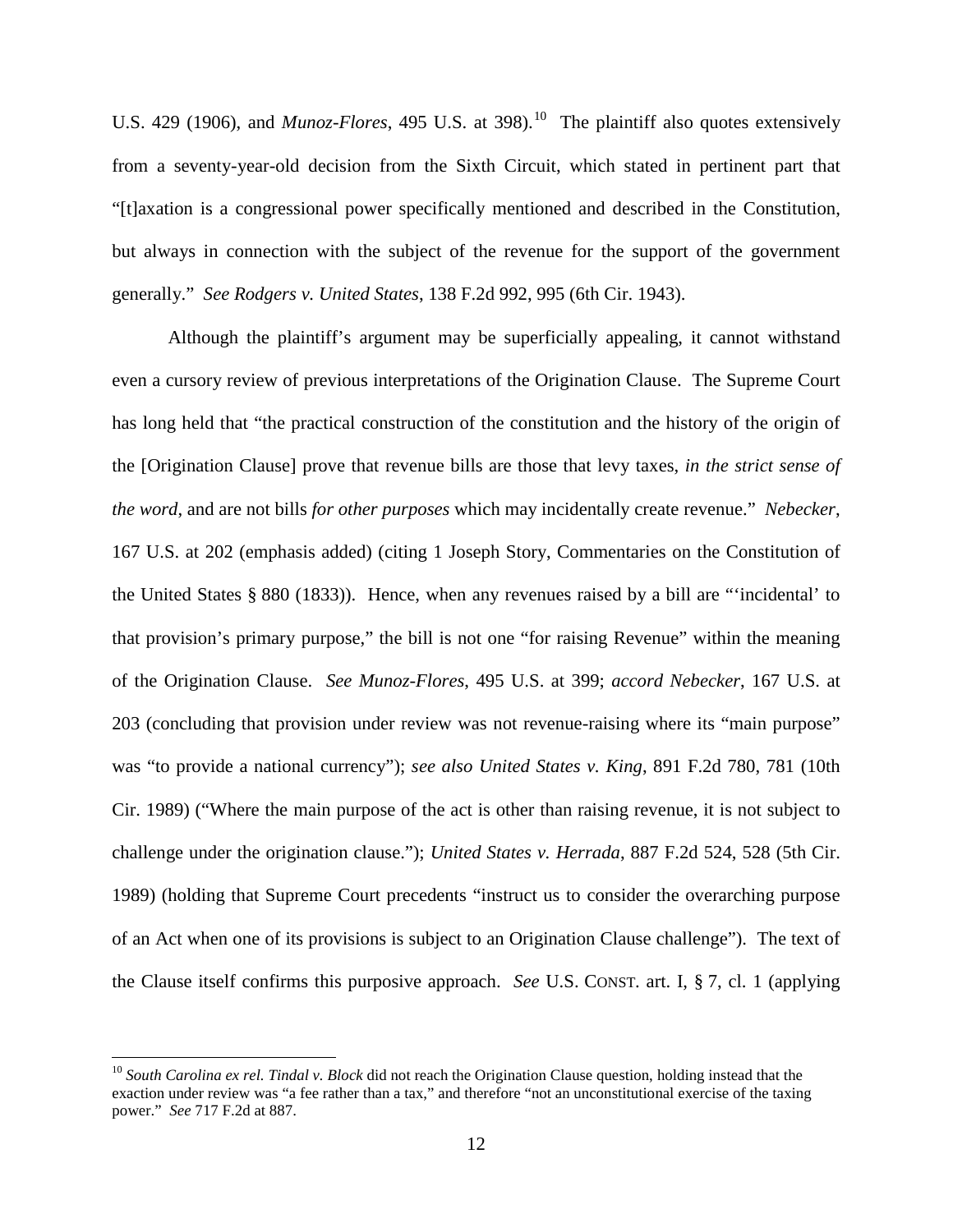only to "Bills *for* raising Revenue."(emphasis added)). A purposive analysis is therefore necessary to discern whether a provision is "for raising Revenue."

Following this purposive approach, the Supreme Court has held that "a statute that creates a particular governmental program and that raises revenue to support that program, as opposed to a statute that raises revenue to support Government generally, is not a 'Bill for raising Revenue' within the meaning of the Origination Clause." *Munoz-Flores*, 495 U.S. at 398. Hence, when revenues raised by a provision support a "particular governmental program," *id.*, it is clear that the primary purpose of that provision is not "to raise revenue to be applied in meeting the expenses or obligations of the government," *see Nebecker*, 167 U.S. at 203. The earmarking of revenues for a particular government program, however, is but one way for a court to discern that the revenues raised by a provision are merely "'incidental' to that provision's primary purpose." *See Munoz-Flores*, 495 U.S. at 399. The court may also analyze more generally whether the provision in question "was a means for effectually accomplishing" an end other than "meeting the expenses or obligations of the government." *See Nebecker*, 167 U.S. at 203. Under the Supreme Court's precedents—sparse as they may be on this subject<sup>[11](#page-12-0)</sup>—so long as the primary purpose of the provision is something other than raising revenue, the provision is not subject to the Origination Clause.

There is no dispute that the individual mandate will raises revenues through the "shared responsibility payments" required under § 5000A. There is also no dispute that those revenues are "paid into the Treasury by taxpayers when they file their tax returns." *See NFIB*, 132 S. Ct. at 2594 (internal quotation marks omitted) (citing 26 U.S.C. § 5000A(b)). Just because the

<u>.</u>

<span id="page-12-0"></span> $<sup>11</sup>$  The Court has only located six reported decisions of the Supreme Court that reached the merits of an Origination</sup> Clause challenge. *See Munoz-Flores*, 495 U.S. 385; *Rainey v. United States*, 232 U.S. 310 (1914); *Flint v. Stone Tracy Co.*, 220 U.S. 107 (1911); *Millard*, 202 U.S. 429; *Nebecker*, 167 U.S. 196; *Norton*, 91 U.S. 566. The Supreme Court has never invalidated an act of Congress under the Origination Clause.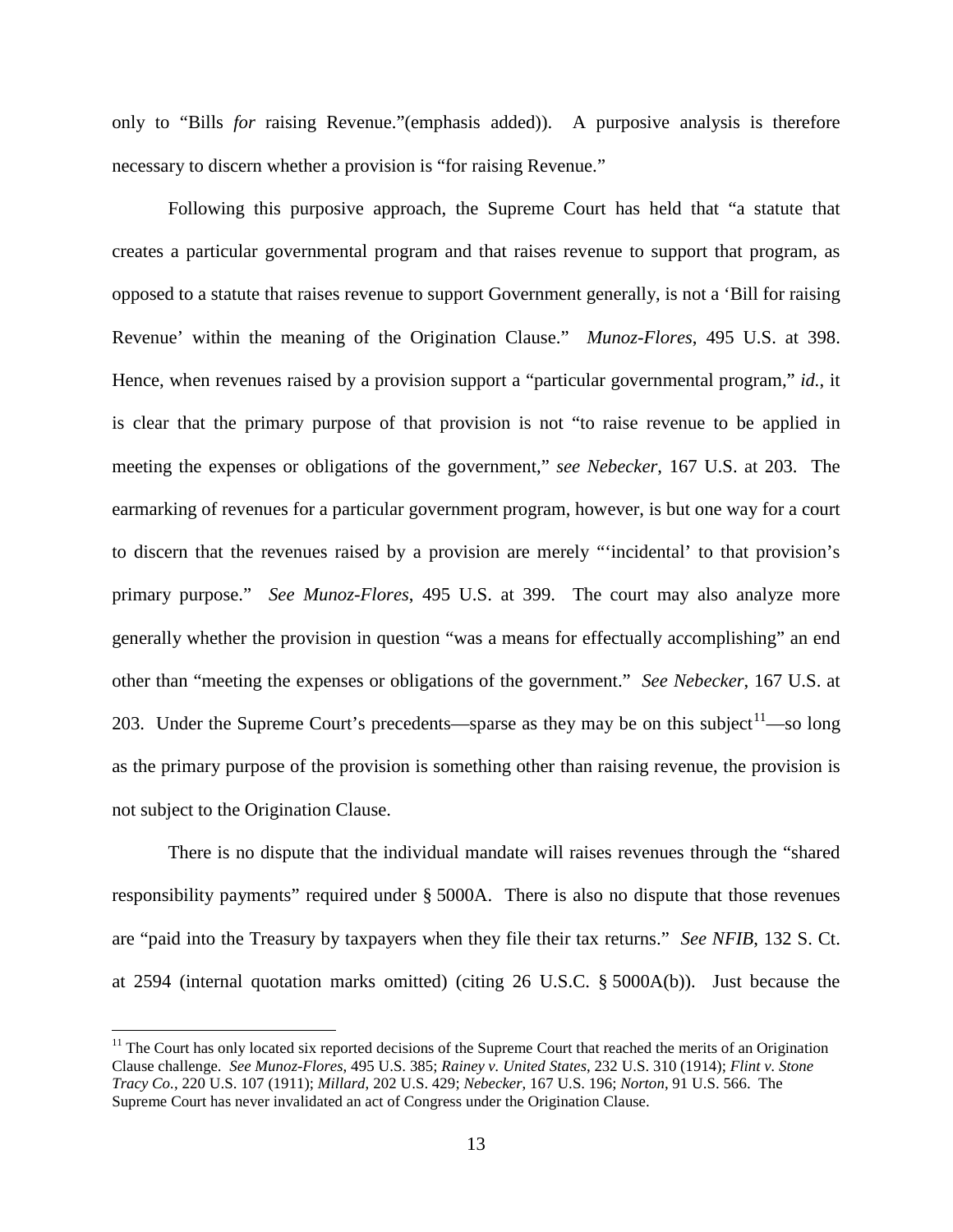revenues collected from the individual mandate do not support a "particular governmental program," however, does not mean that those revenues are raised for the purpose of "support[ing] Government generally." *See Munoz-Flores*, 495 U.S. at 398. Both the Supreme Court and the D.C. Circuit have concluded that the individual mandate (and its associated shared responsibility payment) are "plainly designed to expand health insurance coverage" even though they "will raise considerable revenue." *See NFIB*, 132 S. Ct. at 2596; *accord Seven-Sky*, 661 F.3d at 6 (observing that "congressional findings never suggested that Congress's purpose was to raise revenue," but rather "congressional findings emphasize that the aim of the shared responsibility payment is to encourage everyone to purchase insurance; the goal is universal coverage, not revenues from penalties").<sup>[12](#page-13-0)</sup> It is unavoidable, in light of this clear congressional purpose, that any revenue created by the individual mandate is merely incidental. Every shared responsibility payment, though it may grow the government coffers, symbolizes the government's failure to attain its stated "goal [of] universal coverage." *See Seven-Sky*, 661 F.3d at 6. In other words, Congress's preference would be for the individual mandate to raise zero revenues, and thus the provision cannot fairly be characterized as a "Bill[] *for* raising Revenue."

<span id="page-13-0"></span> $12$  Although the Supreme Court has cautioned that "[i]nquiry into the hidden motives which may move Congress to exercise a power constitutionally conferred upon it is beyond the competency of courts," *see Sonzinsky v. United States*, 300 U.S. 506, 513–14 (1937), that admonition was applied when examining whether a particular exaction was passed pursuant to Congress's taxing power, not when determining whether the exaction is subject to the Origination Clause. The Origination Clause, unlike the Taxing Clause, contains a clear textual cue that the Framers intended the purpose of the legislation in question, rather than only its effects, to be considered in determining whether the Clause is applicable. *Compare* U.S. CONST. art. I, § 7, cl. 1 (applying only to "Bills *for* raising Revenue."(emphasis added)), *with* U.S. CONST. art. I, § 8, cl. 1 (granting Congress the "Power To lay and collect Taxes, Duties, Imposts and Excises, to pay the Debts and provide for the common Defence and general Welfare of the United States"). Thus, although the Supreme Court has suggested that it has "abandoned" any "distinctions between regulatory and revenue-raising taxes" when analyzing Congress's taxing power or the applicability of the Anti-Injunction Act, *see Bob Jones Univ. v. Simon*, 416 U.S. 725, 741 n.12 (1974), that distinction still retains force with respect to the Origination Clause. Indeed, Chief Justice Roberts can be read to have revived this distinction to some degree in *NFIB* by citing with approval a line of cases that distinguished between taxes and "punitive" exactions obviously designed to regulate behavior otherwise regarded at the time as beyond federal authority." *See NFIB*, 132 S. Ct. at 2599 (citing *United States v. Butler*, 297 U.S. 1 (1936) and *Bailey v. Drexel Furniture Co.*, 259 U.S. 20 (1922)).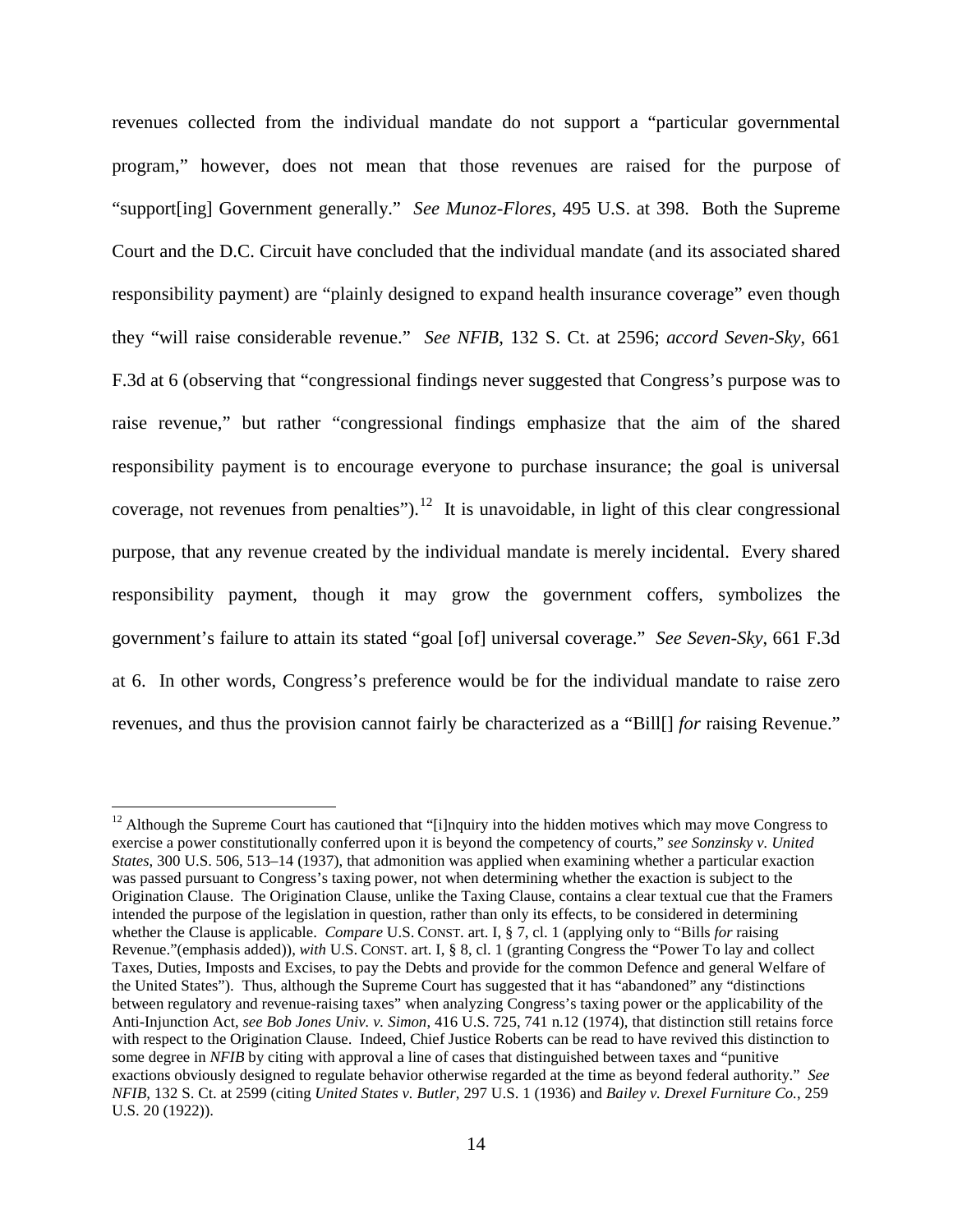*See* Def.'s Mem. at 10 ("[B]y encouraging the purchase of health insurance, the provision will operate most successfully by generating even less revenue.").

From the perspective of the Origination Clause, the instant case is analogous to the Supreme Court's decision in *Nebecker*. There, like here, "[t]he tax [was] a means for effectually accomplishing [a] great object" of government. *See Nebecker*, 167 U.S. at 203. In *Nebecker*, that "great object" was "to provide a national currency," *id.*, while in the instant case that object is "to expand health insurance coverage," *NFIB*, 132 S. Ct. at 2596. Here, as in *Nebecker*, any revenue raised by the tax will be merely "'incidental' to that provision's primary purpose." *See Munoz-Flores*, 495 U.S. at 399. Hence, under the Supreme Court's precedents, the individual mandate challenged in this case is not a "Bill[] for raising Revenue" within the meaning of the Origination Clause and therefore it need not have "originate[d] in the House of Representatives."

# **2.** *The Individual Mandate Was an Amendment to a Bill That Originated in the House of Representatives.*

Even if the individual mandate could arguably be interpreted as a "Bill[] for raising Revenue," the plaintiff's Origination Clause would still fail as a matter of law because the bill that later became the Affordable Care Act originated in the House of Representatives. The plaintiff alleges that the Affordable Care Act "originated in the Senate, not the House." Am. Compl. ¶ 40. Although the plaintiff appears to concede that H.R. 3590—the bill that was later enacted as the Affordable Care Act—was first passed by the House in September 2009, *see id.*, the plaintiff nevertheless contends that the *particular provision* at issue, § 5000A "originated in the Senate when the Senate struck the entire text of H.R. 3590, a House-passed bill that was not for raising revenue, and replaced it entirely with the text that ultimately became the PPACA," Pl.'s Opp'n at 9 (emphasis omitted). The plaintiff argues that this so-called "gut-and-amend" procedure "is not 'origination' as the Origination Clause contemplates." *Id.* According to the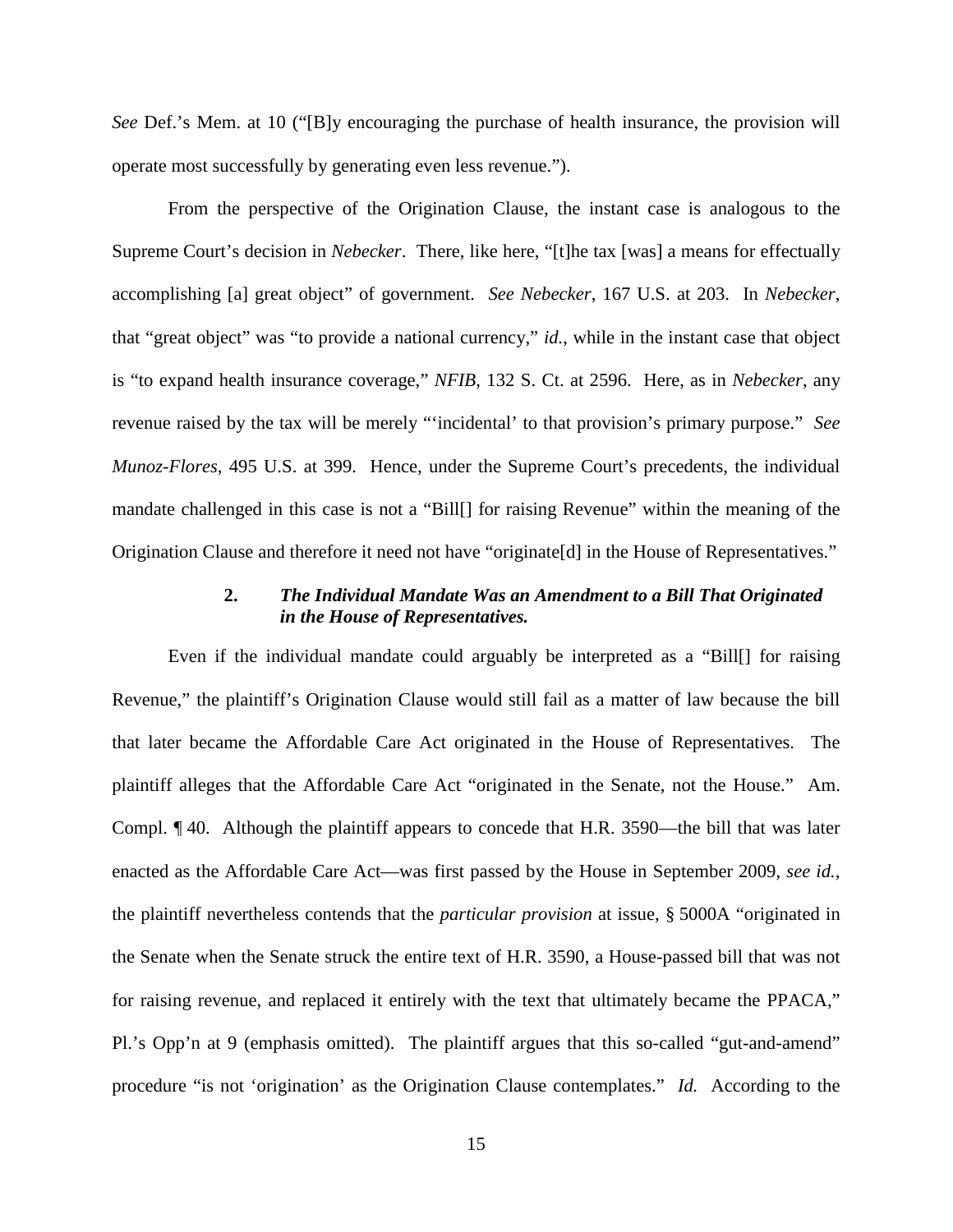plaintiff, "[a] bill *originates* in the House when it is *initiated* there—*i.e.*, when its substance is submitted for deliberation and enactment in the House in the first instance." *Id.* (emphasis in original) (citing *Hubbard v. Lowe*, 226 F. [13](#page-15-0)5, 137–38 (S.D.N.Y. 1915)).<sup>13</sup>

The defendants contend that the plaintiff "misunderstands the requirements of the Origination Clause" because that Clause "does not require that each individual provision of a 'Bill for raising Revenue' originate in the House, but rather that the 'Bill' originate in the House." Defs.' Reply Mem. in Supp. Mot. to Dismiss Pl.'s Am. Compl. ("Defs.' Reply") at 7–8 ECF No. 49. Contrary to the plaintiff's view, the defendants argue, "[t]he Clause does not preclude the Senate from inserting new provisions, or even from substituting out the entire text of the House bill." *Id.* at 8. The defendants characterize "gut-and-amend" as a "commonplace procedure," and thus the defendants warn that the plaintiff's "test for compliance [with the Origination Clause] would lead courts to set aside Congressional enactments as a matter of routine." *Id.* at 7–8. The defendants further contend that "the Court's role here is limited to ensuring that the bill originated in the House . . . and does not entail a comparison of the subject matter of the two bills." *Id.* at 11. Finally, the defendants emphasize that, even assuming that (1) the Affordable Care Act were considered a "Bill[] for raising Revenue," and (2) comparison of the subject-matters of the two versions of the bill were warranted, the statute still passes muster under the Origination Clause because H.R. 3590's original text "concerned the

<u>.</u>

<span id="page-15-0"></span><sup>&</sup>lt;sup>13</sup> The plaintiff's reliance on *Hubbard* on the origination question is puzzling. In that case, the court acknowledged that a "bill" is "a draft of a proposed statute submitted to the Legislature for enactment," and thus "what the Constitution requires to originate in the House of Representatives is not the final product of the legislative will, not the statute, but a project for a statute, which *may b*[*y*] *amendment take a very different shape by the time it is ready for promulgation as a law*." *Hubbard*, 226 F. at 138 (emphasis added). Indeed, *Hubbard* involved the converse of the situation presented in this case: the Senate had proposed a bill, "but the House struck out everything after the enacting clause and substituted the act as subsequently concurred in by the Senate." *Id.* The court not only held that the bill had originated in the Senate, but it specifically upheld this gut-and-amend practice, commenting (nearly 100 years ago) that "[a]mendments by substitution are a well known method of expediting legislation," and even complete substitution of the text of a bill "was legitimate amendment" because "though an amendment may be the most important part of an act, it remains formally only an addition or subtraction; it has no independent parliamentary vitality." *Id.* at 139–40. Thus, for the plaintiff to cite *Hubbard* for the notion that "gut and amend" is not true "origination" is completely at odds with that case's substance.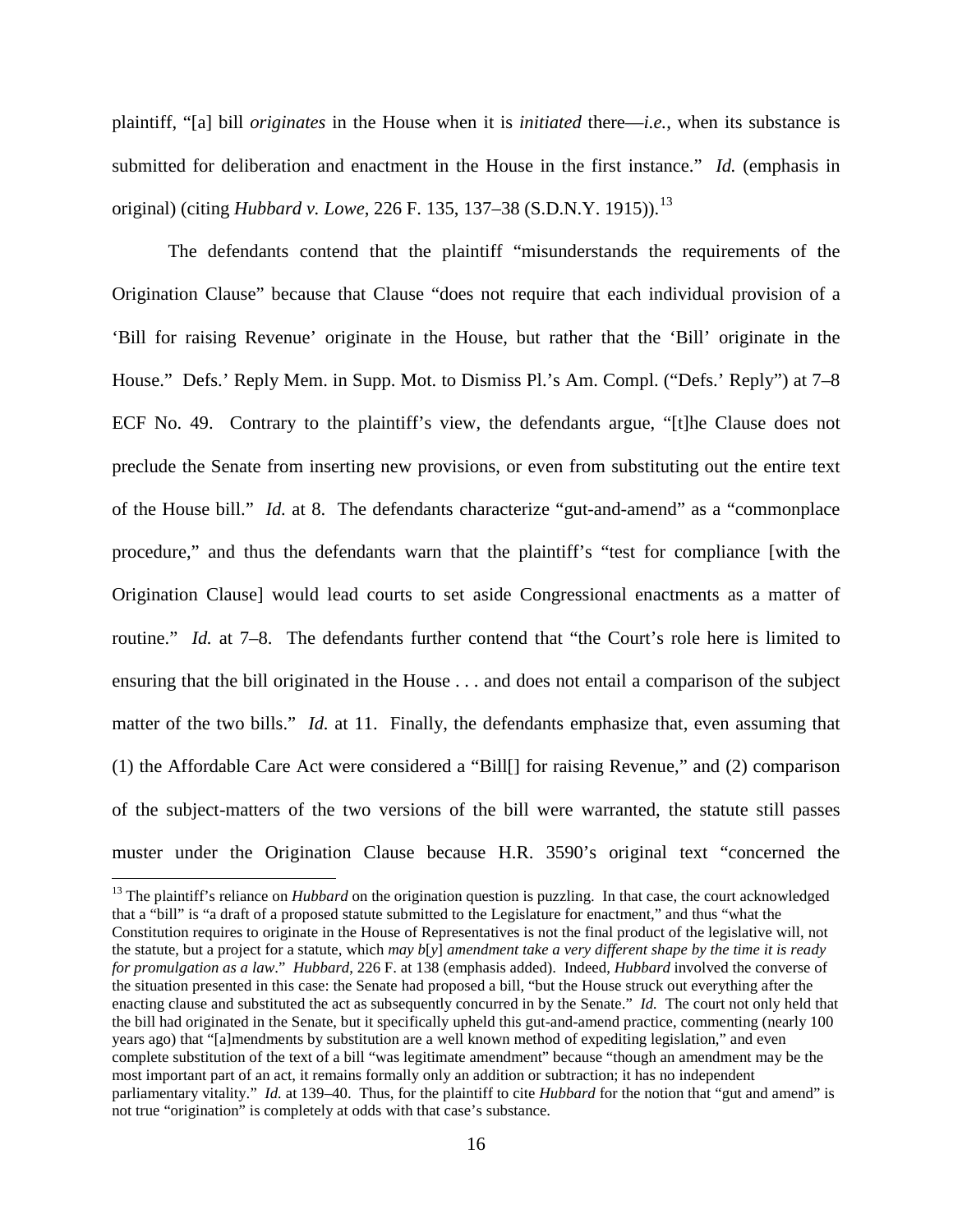Government's collection of revenue," and thus the amendments to H.R. 3590 in the Senate were "germane" to the subject-matter of the House bill. *Id.* at 9–11.

At the outset, the Court observes that the defendants are correct that the text of the Origination Clause clearly only requires a "Bill[] for raising Revenue" to originate in the House, rather than requiring that particular provisions originate there. Holding otherwise would substantially limit the Senate's explicit power to "propose or concur with Amendments" to revenue bills. *See* U.S. CONST. art. I, § 7, cl. 1; *see also* Rebecca M. Kysar, *The 'Shell Bill' Game: Avoidance and the Origination Clause*, 91 WASH. U. L. REV. (forthcoming 2014) (citing historical argument that a germaneness requirement "would deny to the Senate the power to make anything more than mere formal amendments" (internal quotation marks omitted)). Indeed, by focusing on the first half of the Origination Clause, the plaintiff misses the question at the heart of the origination question in this case, which is whether, under the *second* half of the Origination Clause, the Senate exceeded its power to "propose or concur with Amendments as on other Bills" when it struck out the entire text of the House-passed H.R. 3590 and replaced it with the Affordable Care Act.

The Supreme Court has only addressed the origination question—*i.e.*, whether a bill "originated in the House of Representatives"—in two published decisions. First, in *Flint v. Stone Tracy Co.*, the Court addressed an Origination Clause challenge to a law that began in the House with an inheritance tax, but was later amended in the Senate by striking the inheritance tax and substituting a corporation tax. *See* 220 U.S. 107, 143 (1911), *abrogated on other grounds by Garcia v. San Antonio Metro. Transit Auth.*, 469 U.S. 528 (1985). In that case, the Court did not discuss the origination question at length, simply concluding that the Court "perceive[d] no reason in the [Origination Clause] why [the statute] may not be amended in the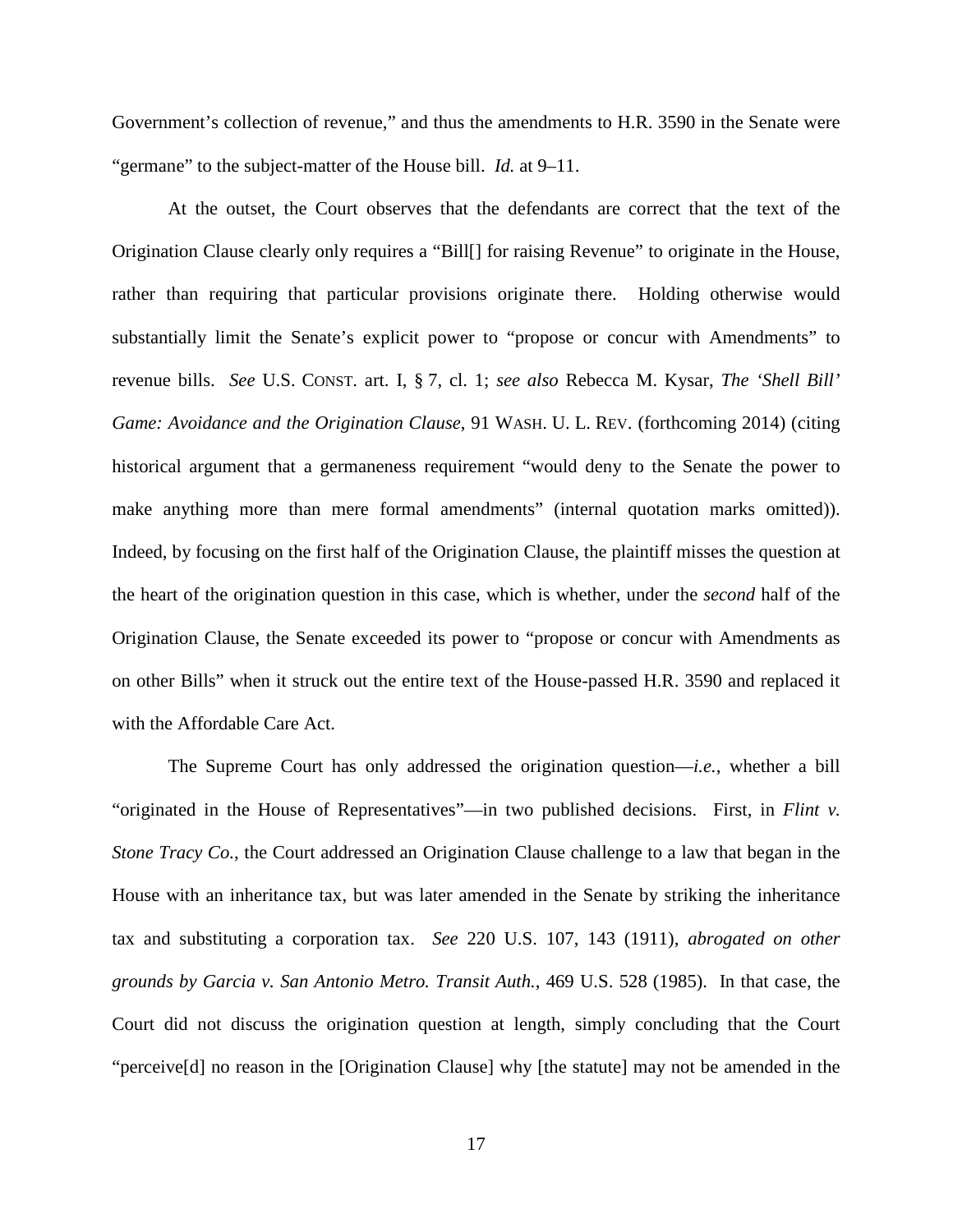Senate in the manner which it was in this case" because "[t]he amendment was germane to the subject-matter of the bill, and not beyond the power of the Senate to propose." *Id.*<sup>[14](#page-17-0)</sup> Only three years after *Flint*, the Court again addressed an Origination Clause challenge and discussed the origination question. *See Rainey v. United States*, 232 U.S. 310 (1914). There, the Court refused to "intimat[e]" that courts had the power "after an act of Congress has been duly promulgated, to inquire in which House it originated, for the purpose of determining its validity." *Id.* at 317. The Court proceeded to "adopt and approve" the reasoning of the lower court, which was that a bill sufficiently complies with the Origination Clause if the law in question "was proposed by the Senate as an amendment to a bill for raising revenue which originated in the House." *Id.* Notably, the Court also stated that "it is not for this court to determine whether the amendment was or was not outside the purposes of the original bill." *Id.*

The Court recounts at the outset that it has already decided that the Affordable Care Act was not a "Bill[] for raising Revenue" that needed to originate in the House of Representatives. *See supra* Part III.B.1. Thus, in addressing the origination question, the Court assumes, for the purpose of argument only, that the Affordable Care Act was a "Bill[] for raising Revenue." With the analysis thus framed, the Court begins by considering whether the Supreme Court's precedents impose a "germaneness" requirement on the Senate's Origination Clause amendment power. Certainly, in *Flint*, the Court made clear that if a Senate amendment is "germane to the subject-matter of the bill, and not beyond the power of the Senate to propose," the resulting piece of legislation comports with the Origination Clause. *See Flint*, 220 U.S. at 143. The plaintiff reads this as a requirement under the Origination Clause that "Senate amendments . . . be

<span id="page-17-0"></span><sup>&</sup>lt;sup>14</sup> The Court was also careful to point out that it did "not wish to be regarded as holding that journals of the House and Senate may be examined to invalidate an act which has been passed and signed by the presiding officers of the House and Senate, and approved by the President, and duly deposited with the State Department." *Flint*, 220 U.S. at 143 (citing *Marshall Field & Co. v. Clark*, 143 U.S. 649 (1892)).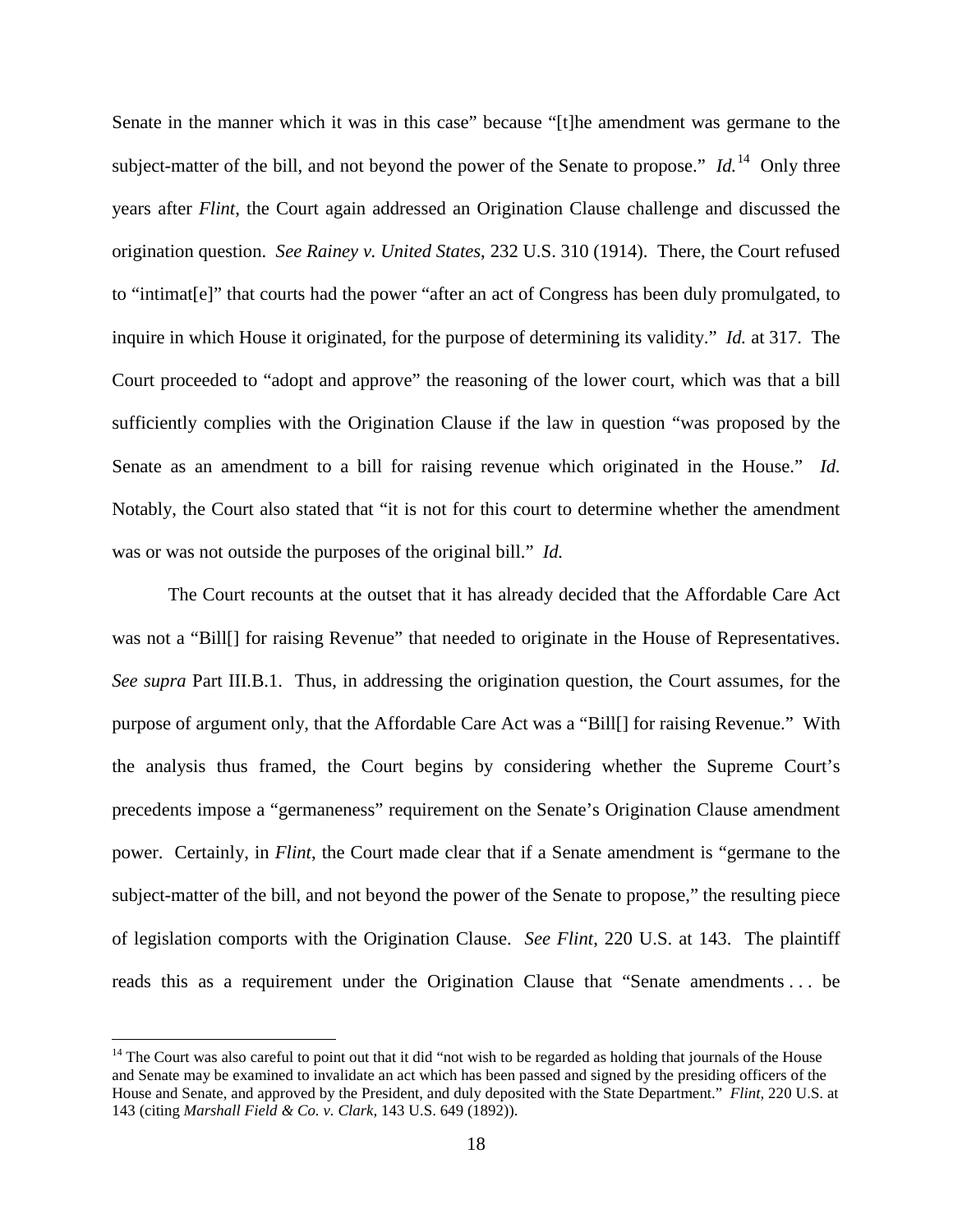'germane' to the subject of the original House bill." Pl.'s Opp'n at 11. The Supreme Court did not couch this as a requirement in *Flint*, however. Rather, the Supreme Court concluded that it is *sufficient* to comport with the Origination Clause when a Senate amendment to a House revenue bill is "germane to the subject-matter of the bill" and is not otherwise "beyond the power of the Senate to propose." *See Flint*, 220 U.S. at 143.

Even if germaneness were a limit on the Senate's Origination Clause amendment power, the Supreme Court's statement that "it is not for this court to determine whether the amendment was or was not outside the purposes of the original bill," *Rainey*, 232 U.S. at 317, strongly suggests that it is for Congress, not the courts, to decide whether an amendment is properly germane in any given case.<sup>[15](#page-18-0)</sup> It is true that the Supreme Court has held that Origination Clause claims are not categorically beyond the jurisdiction of Article III courts. *See Munoz-Flores*, 495 U.S. at 396; *accord id.* at 397 ("A law passed in violation of the Origination Clause would . . . be no more immune from judicial scrutiny because it was passed by both Houses and signed by the President than would be a law passed in violation of the First Amendment."). Notably, however, in *Munoz-Flores* the Supreme Court had no occasion to adjudicate the origination question because the Court had already held that the law in question was not a revenue-raising bill. *See id.* at 401. Thus, *Munoz-Flores* did not hold that questions about the germaneness of Senate amendments to revenue bills are justiciable.

This conclusion is supported further by the Supreme Court's discussion in *Munoz-Flores* that distinguished the Supreme Court's much earlier decision in *Marshall Field*. That brief discussion was laid out in what the D.C. Circuit has called "an oblique footnote." *See Pub.* 

<span id="page-18-0"></span><sup>&</sup>lt;sup>15</sup> Indeed, the House of Representatives has a longstanding procedure for enforcing the Origination Clause, commonly referred to as "blue-slipping." *See, e.g.*, Rebecca M. Kysar, *On the Constitutionality of Tax Treaties*, 38 Yale J. Int'l L. 1, 12 (2013). By that process, the House passes a resolution which returns to the Senate any bill that the House considers to be revenue-raising. *See id.*; *see also* Rules of the House of Representatives, 113th Cong., Rule XVIII, cl. 3 (2013).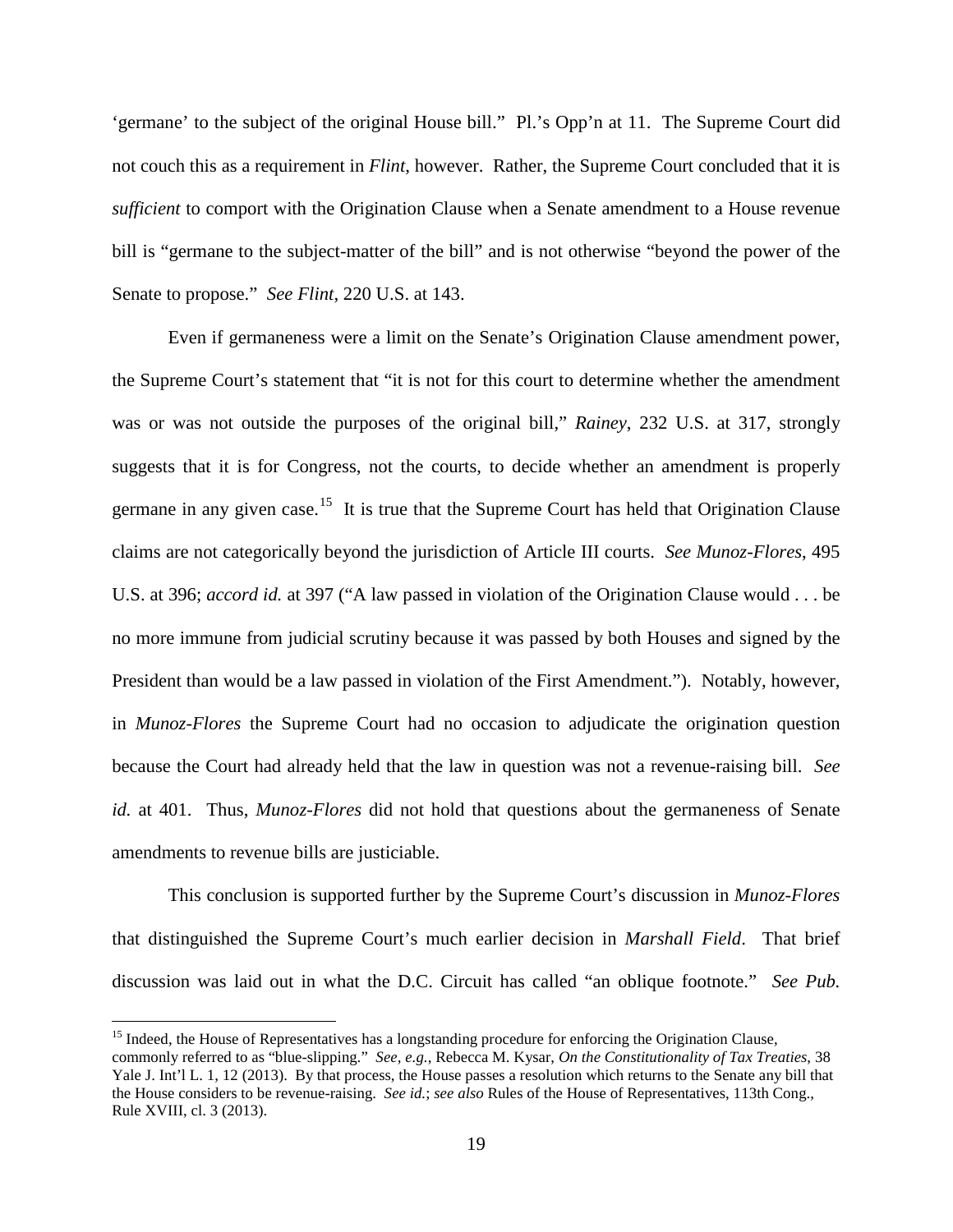*Citizen v. U.S. Dist. Court for D.C.*, 486 F.3d 1342, 1352 (D.C. Cir. 2007). That footnote, whose final two sentences "defy easy comprehension," *id.* at 1354, appeared to say that the Origination Clause, unlike the Journal Clause addressed in *Marshall Field*, contained a "constitutional requirement binding Congress." *See Munoz-Flores*, 495 U.S. at 391 n.4.<sup>[16](#page-19-0)</sup> Whatever this footnote means, the Supreme Court in *Munoz-Flores* did not purport to address the justiciability of inquiring into the "germaneness" of a Senate amendment to a House revenue bill, and there is certainly no textual "constitutional requirement binding Congress" to make only germane amendments to revenue bills. *See id.* Thus, the line drawn in *Munoz-Flores* between justiciable and non-justiciable inquiries under the Origination Clause clearly allows review of whether a provision is a "Bill[] for raising Revenue," but likely stops short of permitting scrutiny of whether a Senate amendment to a revenue bill is germane.

The fact that the Senate's power to amend revenue bills is not cabined by a justiciable germaneness requirement is further confirmed by the text of the Origination Clause itself. The second half of the Origination Clause makes clear that the Senate's power to amend revenue bills is "as on other Bills." *See* U.S. CONST. art. I, § 7, cl. 1. This language indicates that the Senate's power to amend revenue bills is no different than its ability to amend non-revenue bills. That more general power to amend legislation, however, likely falls within Congress's exclusive power to "determine the Rules of its Proceedings," U.S. CONST. art. I, § 5, cl. 2, and thus compliance with the more general amendment power is arguably a non-justiciable political

<span id="page-19-0"></span><sup>&</sup>lt;sup>16</sup> The Court in *Munoz-Flores* also stated in a separate footnote that the Supreme Court had "reserved the question whether 'there is judicial power after an act of Congress has been duly promulgated to inquire in which House it originated." *See Munoz-Flores*, 495 U.S. at 389 n.2 (quoting *Rainey*, 232 U.S. at 310). The *Munoz-Flores* Court, however, did not mention the portion of *Rainey* which stated that "it is not for this court to determine whether the amendment was or was not outside the purposes of the original bill." *See Rainey*, 232 U.S. at 317.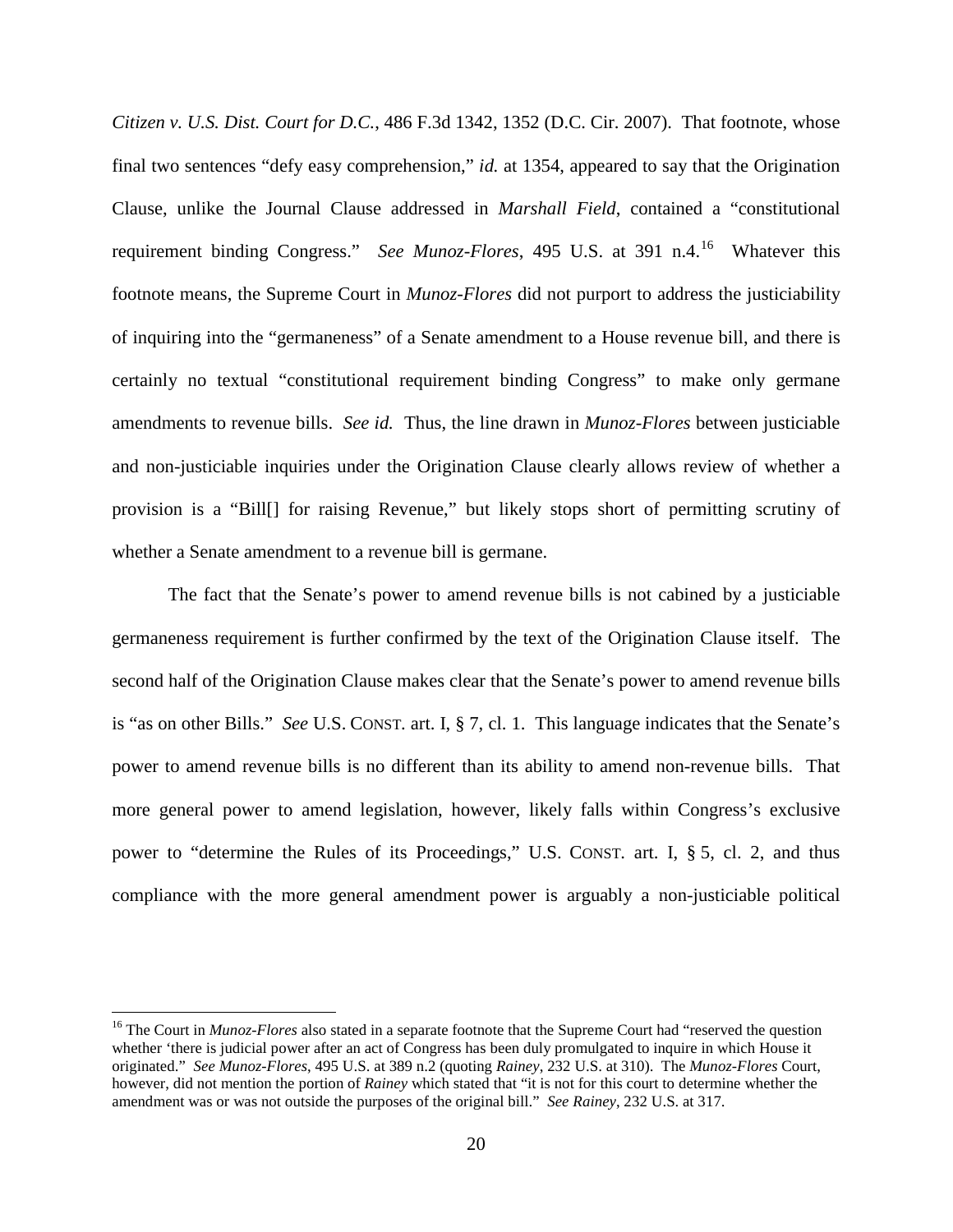question. *See Baker v. Carr*, 369 U.S. 186, 2[17](#page-20-0) (1962).<sup>17</sup> Indeed, the second clause of Article I, section 5 is a "textually demonstrable constitutional commitment of [an] issue to a coordinate political department" if ever there was one, and having courts scrutinize parliamentary procedure relating to the required relevance of a legislative amendment would "express[] lack of the respect due coordinate branches of government." *See id.*

Even assuming that the Origination Clause contains a germaneness requirement, and assuming that the question of compliance with such a requirement is justiciable, *Flint* established a very loose conception of germaneness in any event. As discussed above, the bill reviewed in *Flint* originally included an inheritance tax, and it was later amended to remove the inheritance tax and to insert in its place a corporate income tax. *See Flint*, 220 U.S. at 143–44. Although a corporate income tax is germane to an inheritance tax insofar as they are both taxes, the similarities end there. Hence, if the Supreme Court imposed a germaneness requirement in *Flint*, the most that it would require would be that both the original House bill and the Senate amendment be revenue-raising in nature.<sup>[18](#page-20-1)</sup> The same requirement was applied in *Rainey*, where the Supreme Court found it sufficient that the provision in question "was proposed by the Senate as an amendment to a bill for raising revenue which originated in the House." *See Rainey*, 232 U.S. at 317.<sup>[19](#page-20-2)</sup> That requirement is met here. As the defendants point out (and the plaintiff

<span id="page-20-0"></span><sup>&</sup>lt;sup>17</sup> Both Houses of Congress have promulgated rules governing the germaneness of amendments. *See* Rules of the House of Representatives, 113th Cong., Rule XVI, cl. 7 (2013); Standing Rules of the Senate, 112th Cong., 1st Sess., Rule XVI, ¶ 4 (2008) (germaneness requirement for amendments to appropriations bills); *see also id.* Rule XXII, ¶ 2 (germaneness requirement when Senate operating under cloture).

<span id="page-20-1"></span><sup>&</sup>lt;sup>18</sup> The word "germane" is usually defined as "[r]elevant" or "pertinent." *See* BLACK'S LAW DICTIONARY 756 (9th ed. 2009); 6 OXFORD ENGLISH DICTIONARY 468 (2d ed. 1989).

<span id="page-20-2"></span> $19$  This broad conception of a germaneness requirement is also in keeping with current congressional practice with respect to revenue bills. *See* Kysar, *On the Constitutionality of Tax Treaties*, 38 Yale J. Int'l L. at 13 ("Current precedent . . . recognizes that the Senate generally has the power to amend a House-originated revenue bill without regard to germaneness, but that it may not propose a revenue-related amendment to a non-revenue bill.").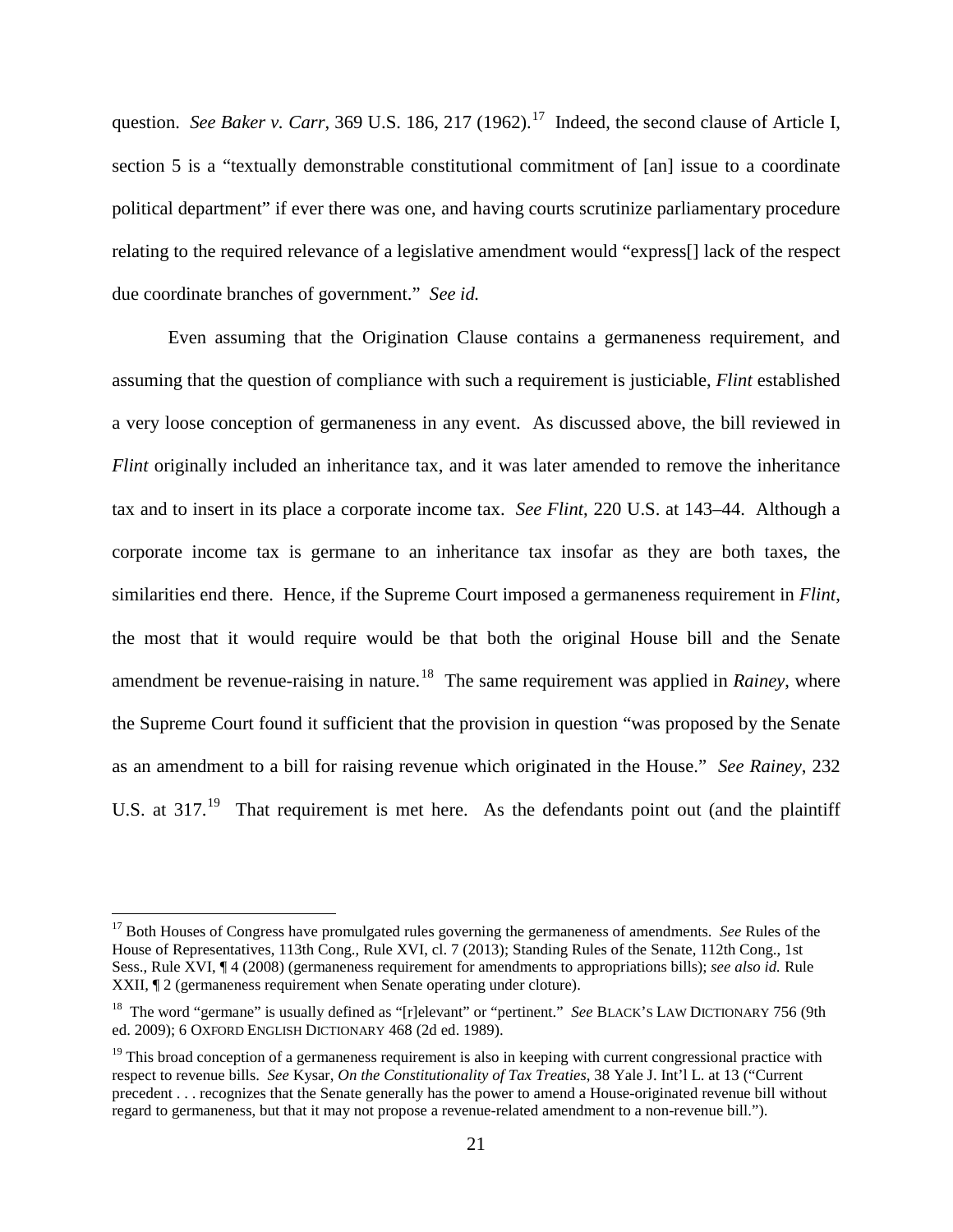chooses not to discuss), "every provision of H.R. 3590 [as it originated in the House] concerned the Government's collection of revenue." Defs.' Reply at 9.

On this point, the plaintiff asserts, without citation, that "it is undisputed that H.R. 3590 was not originally a bill for raising revenue," *see* Pl.'s Opp'n at 10 (emphasis omitted), but this statement is both incorrect and self-defeating. It is incorrect because the defendants *do* contend that "if the ACA is a 'Bill for Raising Revenue,' then so is the House [version of H.R. 3590]." Defs.' Reply at 9. The plaintiff's statement is also self-defeating because it entirely undercuts the plaintiff's position that the individual mandate is a "Bill[] for raising Revenue." How can it be that a law which, *inter alia*, collects a tax on failing to buy health insurance is a "Bill[] for raising Revenue," but a law which, *inter alia*, raises income taxes on large corporations, as the original House version of H.R. 3590 proposed, is not? Although the plaintiff's position cries out for resolution of this tension, the plaintiff provides none. Indeed, the plaintiff repeatedly asserts, without explanation, that the House version of H.R. 3590 was "not for raising revenue," *see, e.g.*, Pl.'s Opp'n at  $9<sub>1</sub><sup>20</sup>$  $9<sub>1</sub><sup>20</sup>$  $9<sub>1</sub><sup>20</sup>$  but such a conclusory assertion does not advance the plaintiff's argument, particularly when it is in such palpable tension with one of his other primary contentions.

The Court concludes for the foregoing reasons that, even assuming the individual mandate was a "Bill[] for raising Revenue," that bill "originate[d] in the House of Representatives" as H.R. 3590 and was later duly amended by the Senate in a manner consistent with the Origination Clause.

### **IV. CONCLUSION**

 $\overline{a}$ 

In sum, the Court first holds that the plaintiff's Commerce Clause challenge to the Affordable Care Act's individual mandate is foreclosed as a matter of law by the Supreme

<span id="page-21-0"></span><sup>20</sup> *See also* Pl.'s Opp'n at 10 (asserting House bill "was not a bill for raising revenue"); *id.* ("H.R. 3590 was *not* originally a bill for raising revenue."); *id.* at 12 (asserting that "H.R. 3590 was not a bill for raising revenue when it originated in the House"); *id.* at 14 (contending that H.R. 3590 was "a House-passed bill that did not raise revenue").